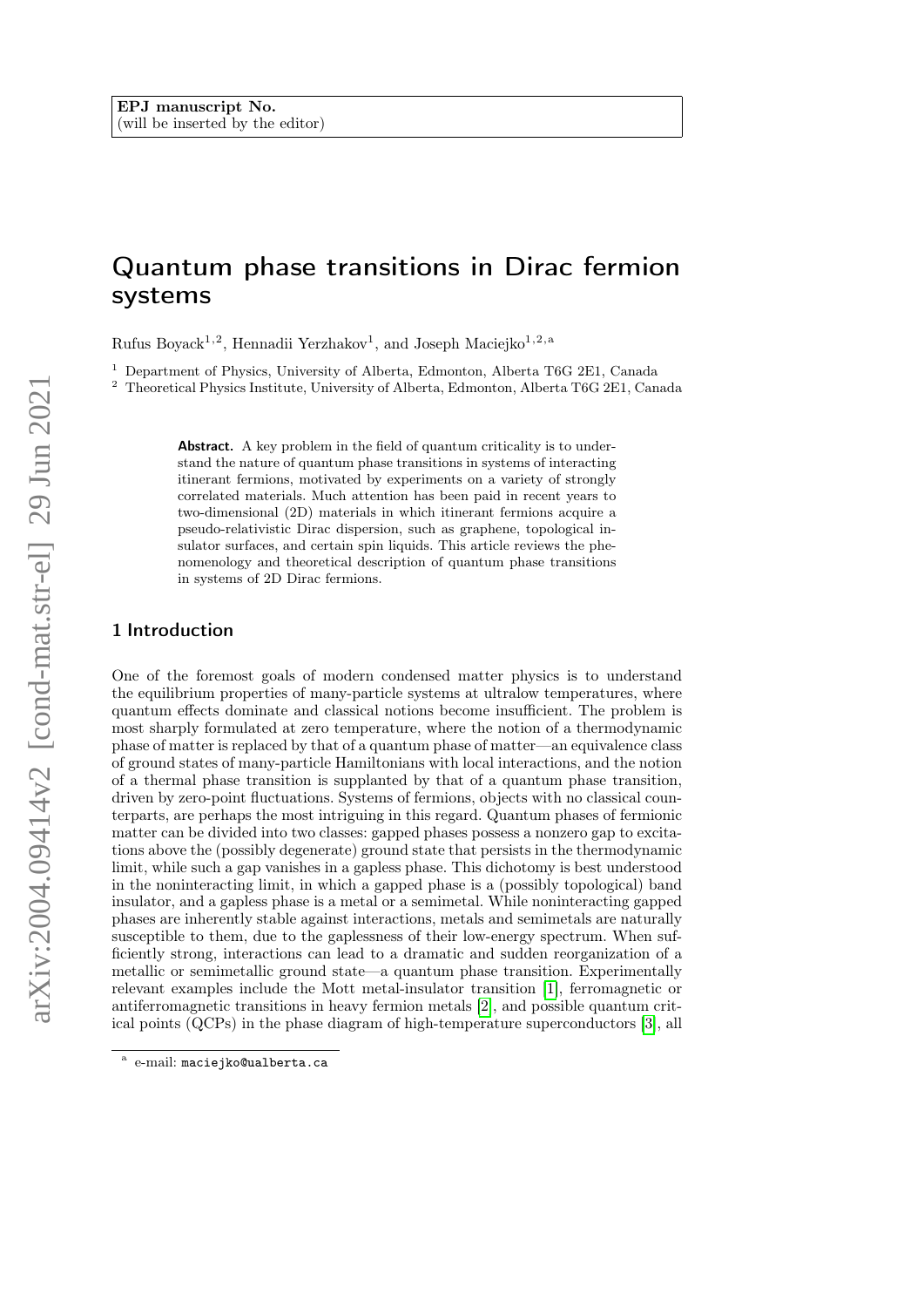occurring in conventional metals with a nonrelativistic dispersion relation for electrons and the resulting extended Fermi surface.

This article reviews the physics of quantum phase transitions in a different class of itinerant Fermi systems: two-dimensional (2D) fermionic Dirac matter, where the dispersion relation of fermionic quasiparticles is linear at low energies and mimics that of massless Dirac fermions in  $(2+1)D$  relativistic quantum field theory. We begin by reviewing how and where massless Dirac fermions can arise in condensed matter systems (Sec. [2\)](#page-1-0). We then explain how quantum phase transitions can generally occur in those systems and how they may be described theoretically (Sec. [3\)](#page-3-0). The remaining sections focus on specific examples of such transitions. We first discuss transitions from a Dirac semimetal to an insulator (Sec. [4\)](#page-5-0) or to a gapped superconductor (Sec. [5\)](#page-8-0). The ensuing two sections focus on more specialized topics. Section [6](#page-10-0) discusses possible effects of disorder at Dirac QCPs, and Sec. [7](#page-12-0) focuses on quantum phase transitions out of the Dirac spin liquid. We briefly conclude in Sec. [8.](#page-14-0)

## <span id="page-1-0"></span>2 Dirac fermions in condensed matter physics

While all matter is believed to be described by a relativistic quantum field theory, the Standard Model of particle physics, at energies of interest in condensed matter physics ( $\leq 1$  eV), matter is adequately described by a many-particle nonrelativistic Schrödinger equation for electrons. At such energies, the crystalline ionic lattice leads to a significant restructuring of the electron dispersion relation from its free-particle form, and physical properties at temperatures much less than the Fermi energy  $E_F$ (we use natural units,  $\hbar = k_B = 1$ ) are largely controlled by the form of the dispersion relation near  $E_F$ . In one spatial dimension (1D), an arbitrary band dispersion relation  $E(k)$ , with k the electron momentum, will generically cross  $E_F$  linearly at 2N points in the first Brillouin zone  $-\frac{\pi}{a} < k \leq \frac{\pi}{a}$  (*a* is the lattice constant). Since  $E(k)$  has the periodicity of the reciprocal lattice, this number of crossings is necessarily even, with an equal number of crossings with positive/negative group velocities. At low energies, the system is thus described by N flavors of  $(1+1)D$  right-handed  $\psi_{R,i}$  and left-handed  $\psi_{L,i}$  Weyl fermions,  $i=1,\ldots,N$ , which can be combined into N massless two-component Dirac fermions  $\psi_i = (\psi_{R,i}, \psi_{L,i}).$ 

While the appearance of massless Dirac fermions is generic in 1D, their equivalent in 2D—linear point crossings at the Fermi energy—can only occur as the result of a twofold band degeneracy. Consider the probability that two energy bands, given by the eigenvalues of an effective  $2 \times 2$  Bloch Hamiltonian  $H(k)$ , become degenerate. Such a Hamiltonian can be generally written as  $H(\mathbf{k})=d_0(\mathbf{k})+d(\mathbf{k})\cdot\boldsymbol{\tau}$ , where  $\boldsymbol{\tau} = (\tau_x, \tau_y, \tau_z)$ is a vector of Pauli matrices and  $d_0$ ,  $\mathbf{d} = (d_x, d_y, d_z)$  are real functions of k. The spectrum is  $E_{\pm}(\mathbf{k})=d_0 \pm |\mathbf{d}|; d_0$  preserves a twofold degeneracy of the bands for all  $\mathbf{k}$ and is inessential to our argument, while  $d$  lifts this degeneracy unless all three of its components vanish. In 2D, degeneracy points are thus points of common intersection of three curves  $d_{\alpha}(k_x, k_y)=0$ ,  $\alpha=x, y, z$ , in the  $(k_x, k_y)$  plane [\[4\]](#page-15-3); such a problem has no solution in general. Put differently, by performing a suitable rotation of the Pauli matrices and a rotation/rescaling of momentum coordinates, near a putative twofold crossing at  $k=k_0$  the Hamiltonian can be written as

<span id="page-1-1"></span>
$$
H(\mathbf{k}) \approx v_F (p_x \tau_x + p_y \tau_y) + m \tau_z, \tag{1}
$$

to linear order in  $p=k-k_0$ , where  $v_F$  is the Fermi velocity. This is the (2+1)D Dirac Hamiltonian, albeit with a mass  $m$  that is generically nonzero. Thus massless Dirac fermions are not generic in 2D, but can appear if there is a discrete symmetry that forbids this mass term, as occurs in certain materials.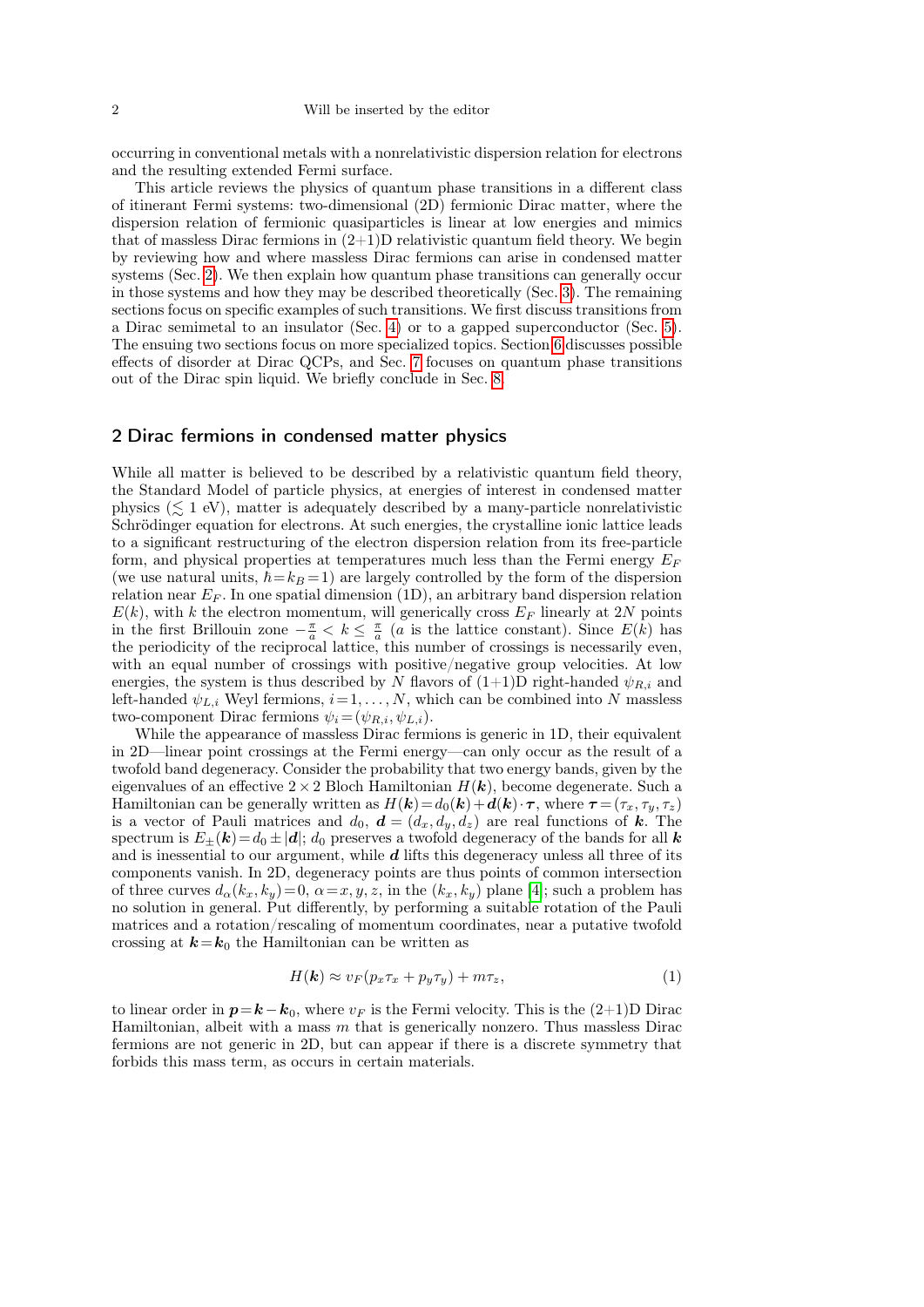

<span id="page-2-0"></span>Fig. 1. (a) Honeycomb lattice of graphene and (b) its first Brillouin zone; (c)  $\pi$ -flux square lattice and (d) its first Brillouin zone.

The prototypical example of fermionic Dirac matter is electrons in graphene [\[5–](#page-15-4)[7\]](#page-15-5), an atomic monolayer of carbon atoms forming a 2D honeycomb lattice  $[Fig, 1(a)]$  $[Fig, 1(a)]$  $[Fig, 1(a)]$ . The bands crossing the Fermi energy are obtained by considering a model of electrons with nearest-neighbor hopping t on this lattice, which corresponds to a triangular Bravais lattice with a unit cell comprising two (A and B) sites. The Bravais lattice vectors can be chosen as  $a_1 = (1,0)$  and  $a_2 = (\frac{1}{2}, \frac{\sqrt{3}}{2})$  in Cartesian coordinates, setting the shortest A-A distance to unity. In the sublattice (AB) basis, the Hamiltonian reads

<span id="page-2-1"></span>
$$
H(\mathbf{k}) = -t \begin{pmatrix} 0 & f(\mathbf{k}) \\ f^*(\mathbf{k}) & 0 \end{pmatrix}, \tag{2}
$$

where  $f(\mathbf{k}) = 1 + e^{i\mathbf{k} \cdot (\mathbf{a}_1 - \mathbf{a}_2)} + e^{-i\mathbf{k} \cdot \mathbf{a}_2}$ . This Hamiltonian has twofold-degenerate linear crossings at the six corners of the Brillouin zone:  $(\pm \frac{4\pi}{3}, 0), (\pm \frac{2\pi}{3}, \frac{2\pi}{\sqrt{3}})$  $\frac{\pi}{3}$ ), and  $(\pm \frac{2\pi}{3}, -\frac{2\pi}{\sqrt{3}})$  $\frac{\pi}{3})$ [black dots in Fig. [1\(](#page-2-0)b)]. Only two such Dirac points or "valleys", e.g.,  $(\pm \frac{4\pi}{3}, 0)$ , are inequivalent, and denoted by  $K$  and  $K'$ , respectively. Expanding near those Dirac points as previously, and performing suitable basis rotations, we obtain  $N = 4$  copies (2 valleys  $\times$  2 spins) of the Dirac Hamiltonian [\(1\)](#page-1-1) with  $v_F = \sqrt{3t/2}$  and  $m = 0$ . The vanishing of the Dirac mass is a consequence of inversion symmetry on the honeycomb lattice combined with spinless time-reversal symmetry  $(\mathcal{T})$ . Inversion about a hexagon center reverses the direction of momentum and interchanges the A and B sublattices, an operation effected by the  $\tau_x$  Pauli matrix. T is an antiunitary symmetry that also flips the momentum, but additionally complex-conjugates c-numbers (spin is a spectator in this argument). Combining those operations, the Hamiltonian transforms as  $H(\mathbf{k}) \to \tau_x H^*(\mathbf{k}) \tau_x$ , which is a symmetry of [\(1\)](#page-1-1) only if  $m=0$ .

These results only hold in the absence of spin-orbit coupling, which in fact opens a minuscule gap  $\sim 10^{-3}$  meV at the Dirac points in graphene [\[8–](#page-15-6)[10\]](#page-15-7). In the presence of spin-orbit coupling, protected Dirac points can nonetheless occur in 2D crystals with non-symmorphic space groups  $[11]$  or on the surfaces of 3D topological insula-tors [\[12,](#page-15-9) [13\]](#page-15-10). Dirac crossings in the latter case occur at  $\mathcal{T}$ -invariant momenta in the surface Brillouin zone, but are now a consequence of Kramers' degeneracy. The two components in the Hamiltonian [\(1\)](#page-1-1) correspond in this case to spin up and spin down, and T acts as  $H(k) \to \tau_y H^*(-k) \tau_y$ , which again forbids a  $\tau_z$  mass term. In contrast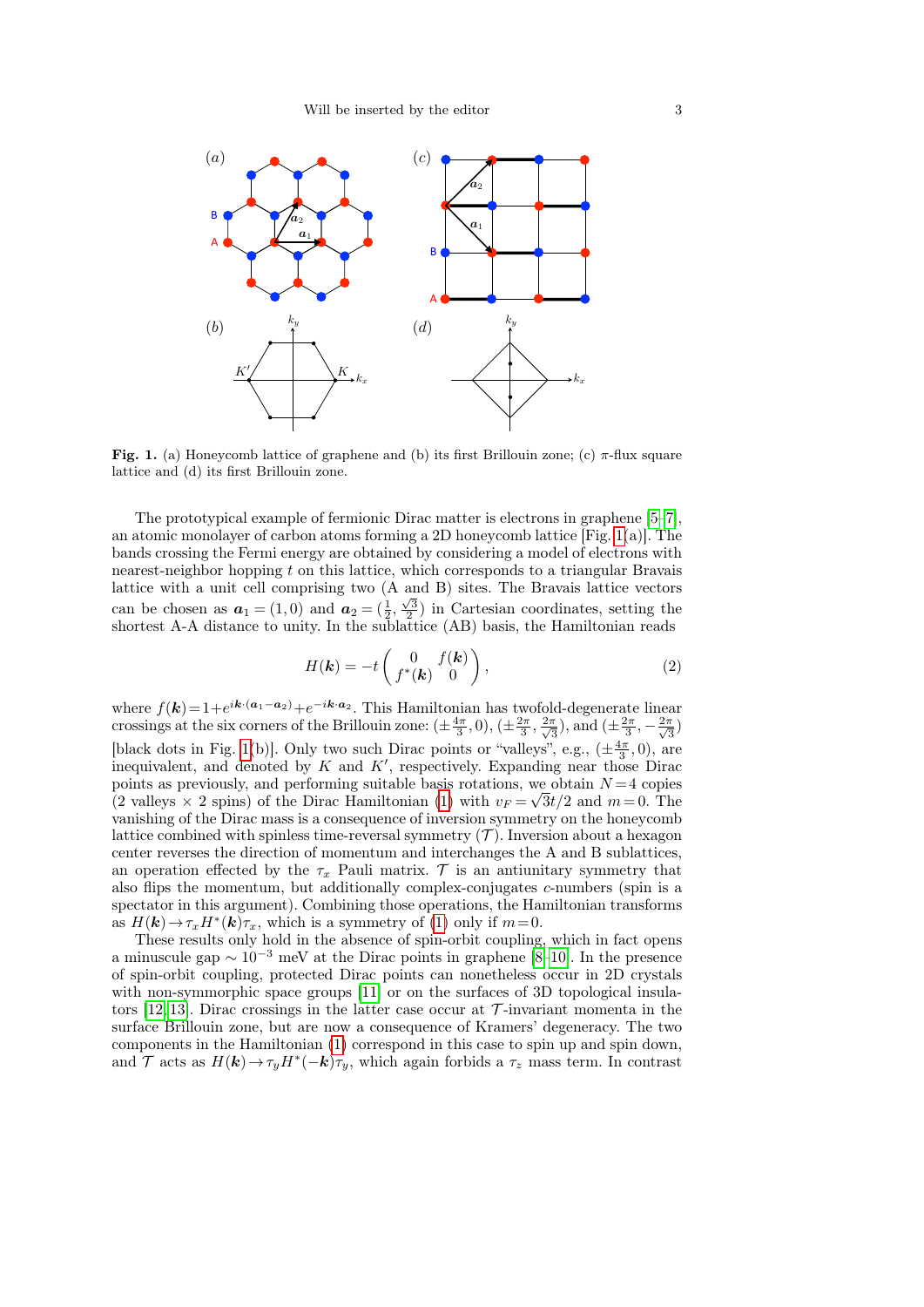to strict 2D  $\mathcal{T}$ -invariant systems such as graphene, the surface of a 3D topological insulator can support an odd number of Dirac fermions, e.g.,  $N=1$  in  $Bi<sub>2</sub>Se<sub>3</sub>$  [\[14\]](#page-15-11) and Bi<sub>2</sub>Te<sub>3</sub> [\[15\]](#page-15-12),  $N = 3$  in  $Zr_2Te_2P$  [\[16\]](#page-15-13) and LaBi [\[17\]](#page-15-14), and  $N = 5$  in  $Bi_{1-x}Sb_x$  [\[18\]](#page-15-15).

Besides appearing in the bandstructure of noninteracting electrons, Dirac fermions can also appear as low-energy excitations in interacting systems, such as superconductors or spin liquids. Unconventional superconductors with  $d_{x^2-y^2}$  spin-singlet pair-ing, like the cuprate high-temperature superconductors [\[19,](#page-15-16)[20\]](#page-15-17), support  $N=4$  flavors of Bogoliubov quasiparticle excitations at low energies, each described by a twocomponent Nambu spinor and an anisotropic massless Dirac Hamiltonian. In the Dirac or algebraic spin liquid  $[21-28]$  $[21-28]$ —which may describe the ground state of the spin- $1/2$ Heisenberg model on the kagome lattice [\[29–](#page-15-20)[36\]](#page-15-21), applicable to  $\rm ZnCu<sub>3</sub>(OH)<sub>6</sub>Cl<sub>2</sub>$  (herbertsmithite [\[37,](#page-15-22) [38\]](#page-15-23))—conventional spin-1 bosonic excitations, such as a single spin flip, "fractionalize" into spin-1/2 Dirac fermions coupled to a fluctuating  $U(1)$  gauge field. A simple theoretical model for this state [\[21,](#page-15-18) [22\]](#page-15-24) is given by fermions with nearest-neighbor hopping t on the  $\pi$ -flux square lattice [Fig. [1\(](#page-2-0)c)], and additionally coupled to a dynamical lattice  $U(1)$  gauge field living on the links of the lattice. A background magnetic flux of  $\pi$  through each square plaquette, obtained for instance by flipping the sign of the hopping amplitude on each thick bond in Fig.  $1(c)$ , produces two Dirac crossings in the bandstructure. For the choice  $a_1 = \hat{x} - \hat{y}$ ,  $a_2 = \hat{x} + \hat{y}$ of lattice vectors in Fig.  $1(c)$ , setting the bond length to unity, Brillouin zone corners occur at  $(\pm \pi, 0), (0, \pm \pi)$  and the fermion Hamiltonian is given again by Eq. [\(2\)](#page-2-1) but with  $f(\mathbf{k}) = 1 - e^{i(k_x - k_y)} + e^{-i(k_x + k_y)} + e^{-2ik_y}$ . The Dirac points are found at wavevectors  $\pm \mathbf{Q} = \pm (0, \frac{\pi}{2})$ , shown as black dots in Fig. [1\(](#page-2-0)d). Taking fluctuations of the lattice gauge field into account, at low energies the model reduces to  $(2+1)D$  quantum electrodynamics ( $QED_3$ ) with  $N=4$  flavors of massless two-component Dirac fermions.

#### <span id="page-3-0"></span>3 Quantum phase transitions

A quantum phase transition is a zero-temperature phase transition tuned by a nonthermal parameter, such as pressure, doping, or magnetic field, and accompanied by a singularity in the ground-state energy density [\[39\]](#page-16-0). To understand how a quantum phase transition can occur in any of the condensed matter systems just discussed, consider its description by means of a low-energy effective Lagrangian,

<span id="page-3-1"></span>
$$
\mathcal{L}_{\rm GN} = \overline{\Psi} \partial \Psi - g (\overline{\Psi} \mathcal{M} \Psi)^2, \tag{3}
$$

where  $\Psi = (\psi_1, \dots, \psi_{N_f})$  is a generalized spinor containing all  $N_f = N/2$  flavors of four-component Dirac fermions [\[40\]](#page-16-1),  $\Psi = \Psi^{\dagger} \gamma_0$  is its Dirac conjugate, and we have set the Fermi velocity to unity. Lagrangians of this type were first considered by Nambu and Jona-Lasinio (NJL) [\[41\]](#page-16-2) and Gross and Neveu (GN) [\[42\]](#page-16-3) in high-energy physics. The first term describes the free Dirac dispersion, where  $\partial = \gamma_\mu \partial_\mu$ ,  $\mu = 0, 1, 2$ denote Euclidean spacetime coordinates, and  $\gamma_{\mu}$  is a choice of Dirac gamma matrices appropriate to the problem at hand. The second term describes two-body interactions among the Dirac fermions, with strength  $g$ . We assume interactions are dominant in a particular channel, represented by n matrices  $\mathcal{M}_A$ ,  $A=1,\ldots,n$ , which is generically true near a particular phase transition; the Lagrangian further has a global  $O(n)$ symmetry. When  $g=0$ , one obtains an  $O(n)$ -symmetric phase with gapless free Dirac fermions. For very large  $g > 0$ , the  $O(n)$  order parameter  $\overline{\Psi} \mathcal{M} \Psi$  acquires a groundstate expectation value, which breaks the  $O(n)$  symmetry spontaneously. We also assume the structure of  $\mathcal M$  is such that it corresponds to a mass term for the Dirac fermions, opening a gap in their spectrum. While not the only possibility, it is often the most energetically favorable.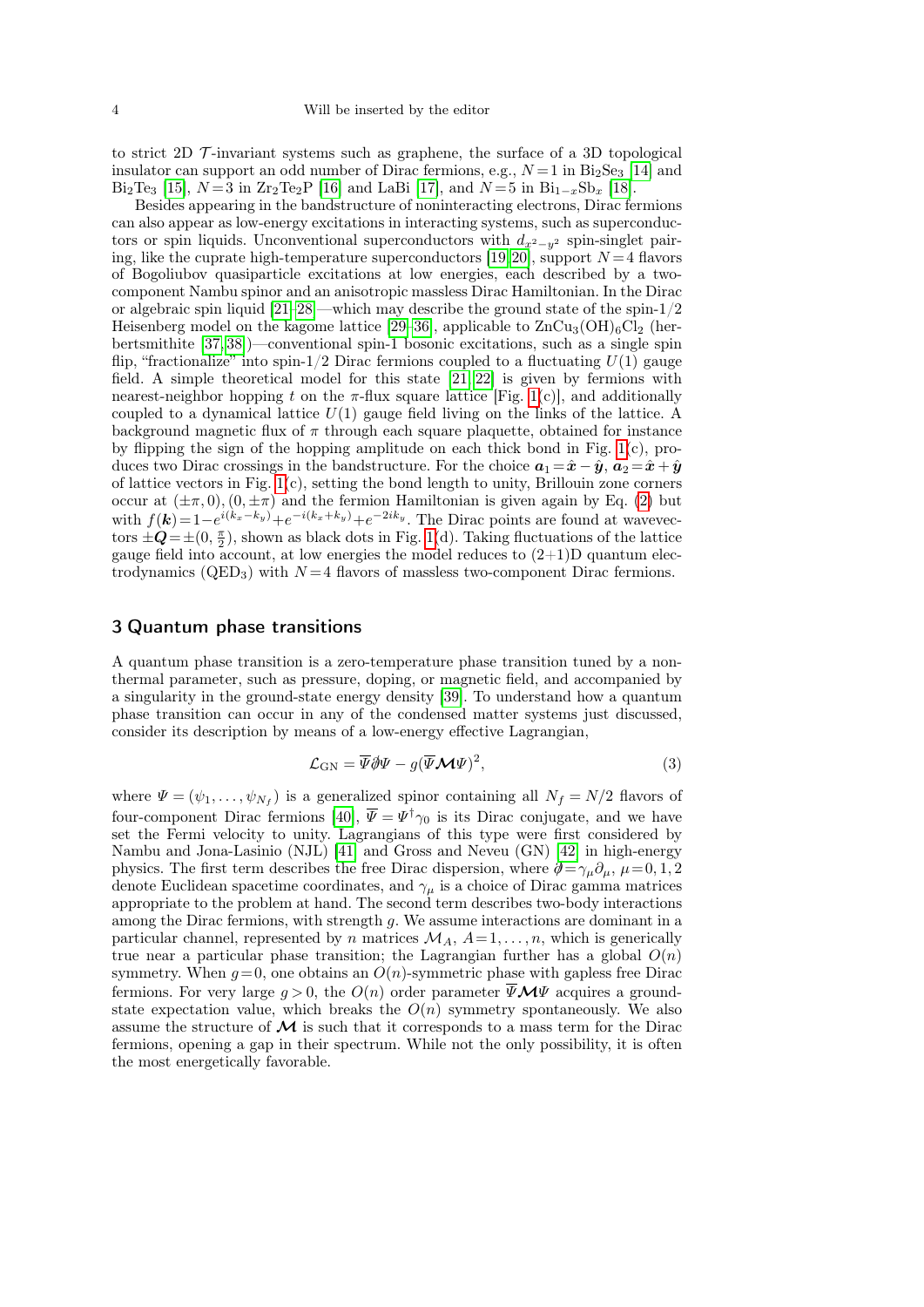To see that this change must happen abruptly at some critical value  $g = g_c$  of the interaction strength, we can study Eq. [\(3\)](#page-3-1) in mean-field theory. We decouple the two-body interaction using an  $O(n)$  Hubbard-Stratonovich field  $\phi$ , whose equation of motion identifies it with the order parameter above. We then integrate out the fermions and perform a saddle-point approximation, assuming a constant  $\phi$ . Assuming a symmetry-breaking solution  $\phi \neq 0$ , we obtain a zero-temperature gap equation given schematically by

<span id="page-4-0"></span>
$$
\frac{1}{g} \propto \int^A \frac{d^2 \mathbf{p}}{(2\pi)^2} \int \frac{d\omega}{2\pi} \frac{1}{\omega^2 + \mathbf{p}^2 + \phi^2},\tag{4}
$$

where  $\Lambda \sim a^{-1}$  is a large momentum cutoff, with a the lattice constant. Equation [\(4\)](#page-4-0) has a solution only for  $g > g_c$ , where  $\frac{1}{g_c} \propto \int^A \frac{d^2p}{(2\pi)}$  $\frac{d^2\mathbf{p}}{(2\pi)^2} \int \frac{d\omega}{2\pi} \frac{1}{\omega^2 + \mathbf{p}^2} \propto A$ ; thus the transition occurs at a finite interaction strength  $g = g_c$ .

In the vicinity of a (continuous) quantum phase transition such as this, physical observables obey scaling laws with universal critical exponents. The correlation length  $\xi$  and the characteristic energy scale  $\Delta$  (or alternatively, the correlation time  $\xi_{\tau} \sim \hbar/\Delta$ ) depend on the distance to the critical point as

$$
\xi \sim |g - g_c|^{-\nu}, \qquad \Delta \sim \xi^{-z} \sim |g - g_c|^{z\nu},\tag{5}
$$

where  $\nu$  is the correlation length exponent and z is the dynamic critical exponent. With relativistic Dirac fermions,  $z = 1$  generally since space and time scale in the same way, as can be seen from the like powers of  $\omega$  and  $\boldsymbol{p}$  in the gap equation. (However, in Sec. [6](#page-10-0) we will discuss examples of Dirac OCPs with  $z \neq 1$ .) In the ordered phase,  $\Delta$  can be identified with the Dirac mass gap  $\propto |\phi|$ . Expanding [\(4\)](#page-4-0) near  $g = g_c$  reveals that  $|\phi| \propto (g - g_c)$  for  $g > g_c$ , thus  $\nu = 1$  in this mean-field theory, which is in fact exact in the  $N_f \to \infty$  limit [\[43\]](#page-16-4). Fluctuation corrections to this result can be computed systematically for GN models [\(3\)](#page-3-1) in powers of  $1/N_f$ , and approach known as the large- $N_f$  expansion [\[44\]](#page-16-5). Alternatively, one can work with  $N_f$ finite but formulate the theory in  $d=4-\epsilon$  spacetime dimensions and compute critical exponents in the  $\epsilon$  expansion [\[45\]](#page-16-6). The appropriate Lagrangian in the latter case is the Gross-Neveu-Yukawa (GNY) Lagrangian [\[46\]](#page-16-7),

<span id="page-4-1"></span>
$$
\mathcal{L}_{\text{GNY}} = \overline{\Psi}\partial\Psi + (\partial_{\mu}\phi)^2 + m^2\phi^2 + \lambda^2(\phi^2)^2 + h\phi \cdot \overline{\Psi}\mathcal{M}\Psi, \tag{6}
$$

where all terms marginal or relevant in four dimensions and consistent with symmetries are included. The tuning parameter for the transition in this case is  $m^2$ , with  $m^2 > 0$  ( $m^2 < 0$ ) corresponding to the disordered (ordered) phase, and  $\nu = \frac{1}{2} + \mathcal{O}(\epsilon)$ . For theories that can be continued from three to four dimensions in a Lorentz-invariant manner, all known critical exponents match order by order in the large- $N_f$  and  $\epsilon$  expansions, establishing the equivalence of the two formulations. As for metallic quantum criticality in  $2+1$  dimensions [\[47\]](#page-16-8), integrating out the fermions directly from [\(6\)](#page-4-1) following the Hertz-Millis approach [\[48,](#page-16-9)[49\]](#page-16-10) would yield an intractable effective action for  $\phi$  with an infinite number of nonlocal vertices [\[50\]](#page-16-11). By contrast, in the  $\epsilon$  expansion fermions and bosons are treated on equal footing, and the theory [\(6\)](#page-4-1) is perfectly local.

QCPs of Dirac fermions are also examples of non-Fermi liquids [\[39\]](#page-16-0). At criticality, the Dirac field interacts strongly with soft fluctuations of the bosonic order parameter  $\phi$ , and generally develops a nonzero anomalous dimension  $\eta_{\psi}$ . Additionally,  $\phi$  itself acquires an anomalous dimension  $\eta_{\phi}$  via self-interactions—as in the theory of classical critical phenomena—but also through interactions with the Dirac field. At criticality, the fermion  $A(\mathbf{p}, \omega)$  and order parameter  $\chi(\mathbf{p}, \omega)$  spectral functions acquire power-law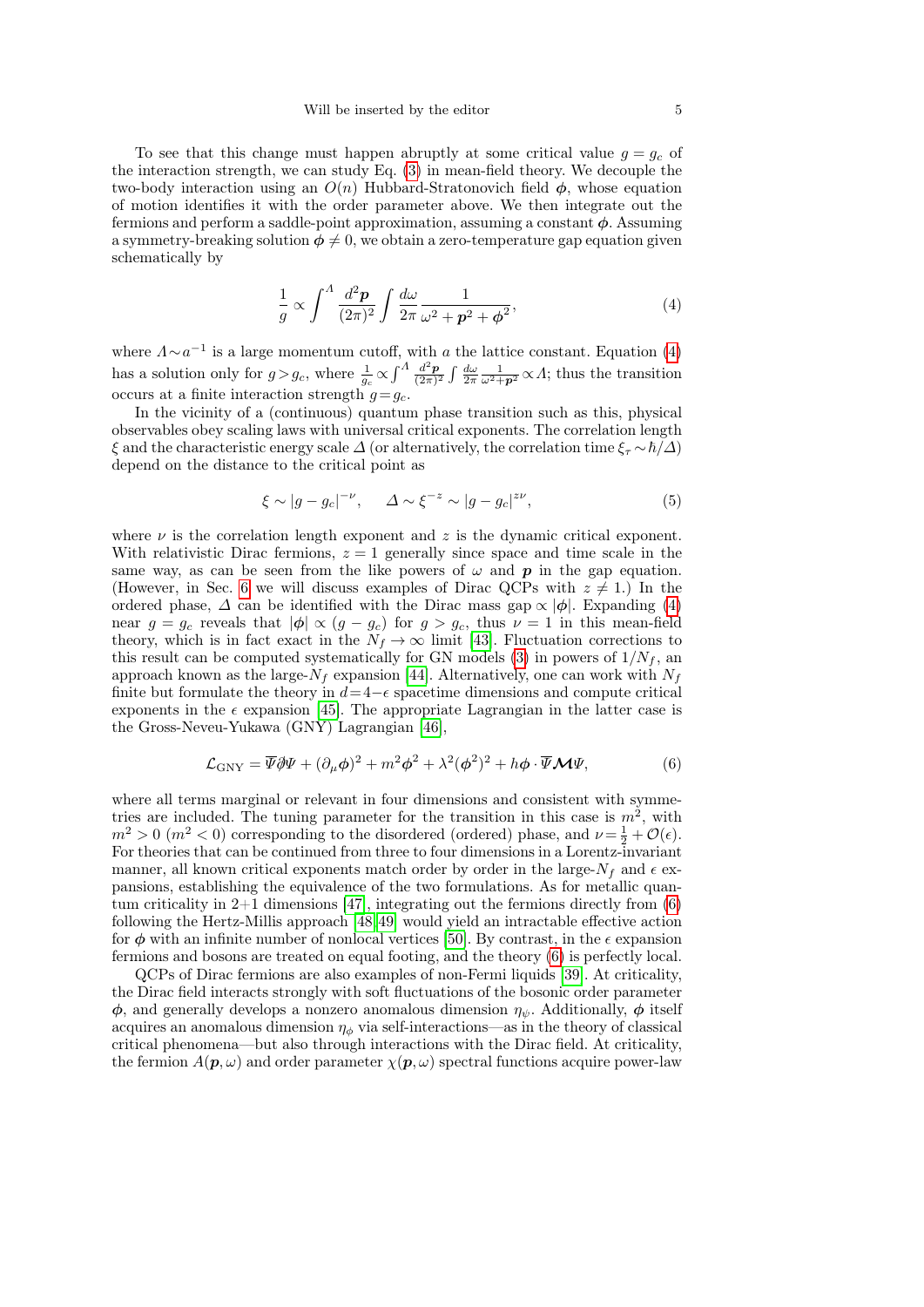divergences controlled by those anomalous dimensions,

$$
A(\boldsymbol{p},\omega) \sim \frac{(\omega - \boldsymbol{\alpha} \cdot \boldsymbol{p})\Theta(\omega^2 - \boldsymbol{p}^2)\operatorname{sgn}\omega}{|\omega^2 - \boldsymbol{p}^2|^{1 - \eta_{\psi}/2}}, \quad \chi(\boldsymbol{p},\omega) \sim \frac{\Theta(\omega^2 - \boldsymbol{p}^2)\operatorname{sgn}\omega}{|\omega^2 - \boldsymbol{p}^2|^{1 - \eta_{\phi}/2}},\tag{7}
$$

where  $\alpha_i = i\gamma_0\gamma_i$ ,  $i = 1, 2$  and  $\Theta(x)$  is the Heaviside step function. In the large- $N_f$ limit in fixed  $d=3$  spacetime dimensions, one generally obtains  $\eta_{\psi} = \mathcal{O}(1/N_f)$  and  $\eta_{\phi} = 1 + \mathcal{O}(1/N_f)$  [\[43\]](#page-16-4), while  $\eta_{\psi}$  and  $\eta_{\phi}$  are typically both  $\mathcal{O}(\epsilon)$  in the  $\epsilon$  expansion [\[46\]](#page-16-7).

#### <span id="page-5-0"></span>4 Dirac semimetal-insulator transitions

Given a condensed matter system with  $N_f$  massless four-component Dirac fermions [\[40\]](#page-16-1) subject to sufficiently strong two-body interactions, a variety of long-range charge, spin, and superconducting orders are in principle possible, corresponding to the number of independent order parameters  $\overline{\Psi} \mathcal{M} \Psi$  one can write down [\[51,](#page-16-12) [52\]](#page-16-13) (for superconducting orders, the fields  $\psi_i$  contained in  $\Psi$  are Nambu spinors). Assuming the unbroken phase is a weakly interacting Dirac semimetal like graphene, we first discuss interaction-induced particle-hole (charge/spin) orders, where the broken phase is an insulator with single-particle gap  $\Delta$ . Superconducting orders are discussed in Sec. [5.](#page-8-0) Symmetry-breaking orders that do not gap out the Dirac quasiparticles—like nematic order [\[53,](#page-16-14) [54\]](#page-16-15)—are also possible, as well as Lifshitz transitions caused by interaction-induced band renormalizations [\[55\]](#page-16-16); neither will be discussed here.

#### <span id="page-5-2"></span>4.1 Charge-density-wave order and Néel antiferromagnetism

In Sec. [2](#page-1-0) we saw that Dirac crossings on the honeycomb lattice are protected by a combination of spinless  $\mathcal T$  and inversion symmetries, which acts by complex conjugation together with A-B sublattice exchange. If this  $\mathbb{Z}_2$  symmetry is broken spontaneously due to interactions, a mass gap can be dynamically generated. For repulsively interacting spinless fermions at half filling, a natural form of order is  $q = 0$  (staggered) charge-density-wave (CDW) order, with order parameter

<span id="page-5-1"></span>
$$
\mathcal{O}_{CDW} = \frac{1}{N} \sum_{\mathbf{R}} \left( c_{\mathbf{R}A}^{\dagger} c_{\mathbf{R}A} - c_{\mathbf{R}B}^{\dagger} c_{\mathbf{R}B} \right), \tag{8}
$$

where  $\mathbf{R} = n_1 \mathbf{a}_1 + n_2 \mathbf{a}_2, n_1, n_2 \in \mathbb{Z}$  labels the  $\mathcal N$  sites of the underlying triangular Bravais lattice, and  $c_{\mathbf{R}A(B)}^{\dagger}/c_{\mathbf{R}A(B)}$  creates/annihilates a fermion on sublattice A (B). In a phase with CDW long-range order,  $\mathcal T$  is preserved, but sublattice symmetry is spontaneously broken. Since particle number is conserved, the resulting phase is an insulator, with massive Dirac fermions [\[56\]](#page-16-17). This scenario is realized in models of spinless fermions with density-density interactions on the honeycomb lattice,

$$
H_{t-V} = -t\sum_{\langle ij \rangle} (c_i^{\dagger} c_j + \text{h.c.}) + V_1 \sum_{\langle ij \rangle} (n_i - \frac{1}{2}) (n_j - \frac{1}{2}) + \dots,
$$
 (9)

where  $n_i = c_i^{\dagger} c_i$  is the density operator on site i,  $V_1 > 0$  is the nearest-neighbor repulsion, and . . . denotes possible longer-range interactions. In mean-field theory, the pure- $V_1$  model exhibits a quantum phase transition from a Dirac semimetal to a CDW insulator at a critical value of  $V_1/t$  [\[57](#page-16-18)[–60\]](#page-16-19), a result confirmed by exact diagonalization (ED) studies on small clusters [\[61,](#page-16-20) [62\]](#page-16-21); infinite density-matrix renormalization group (iDMRG) calculations [\[63\]](#page-16-22); the functional renormalization group (fRG) method [\[64\]](#page-16-23);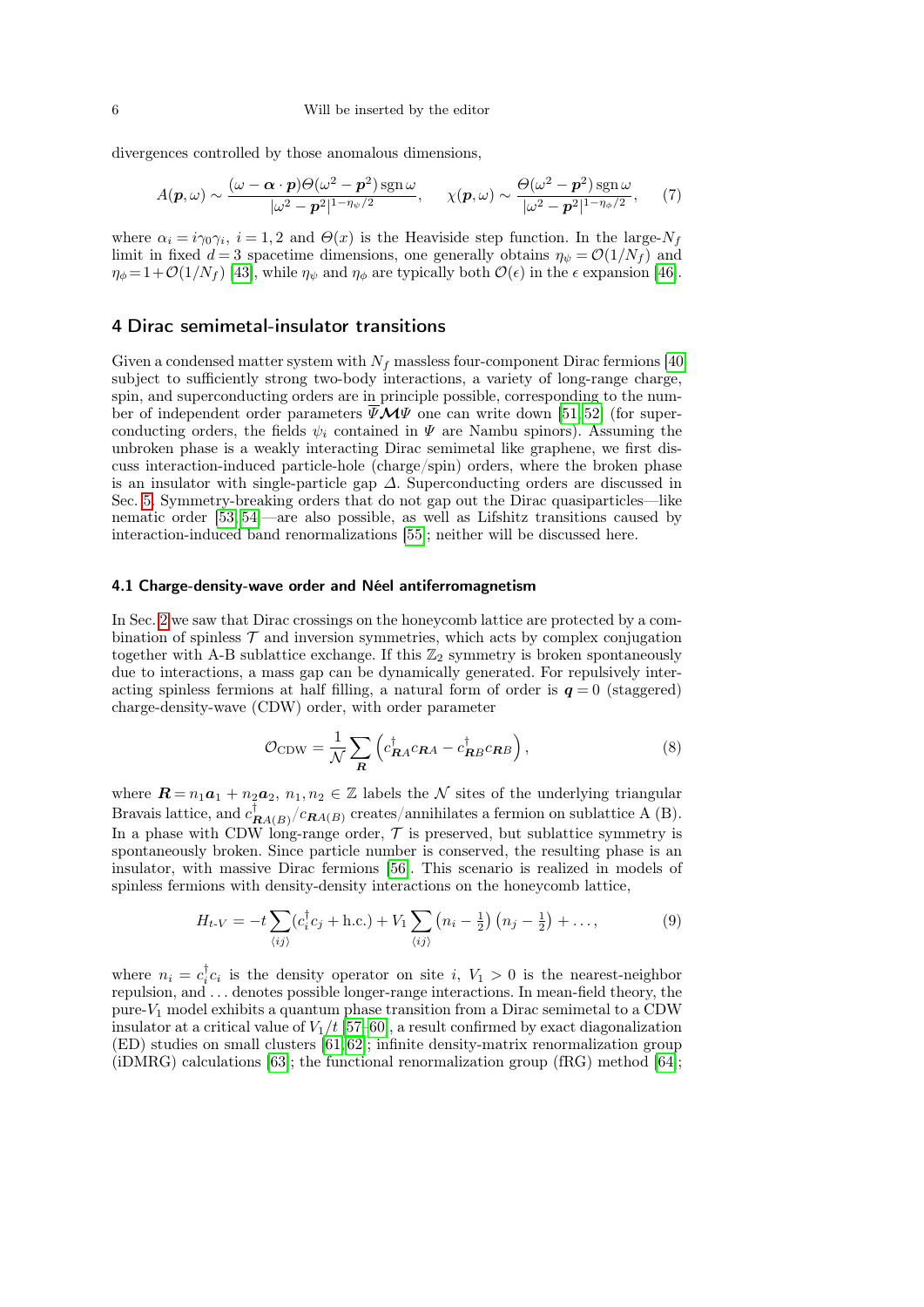and sign-problem-free quantum Monte Carlo (QMC) calculations, using the fermion bag [\[65,](#page-16-24) [66\]](#page-16-25), continuous-time [\[67,](#page-16-26) [68\]](#page-16-27), or Majorana-based [\[69,](#page-16-28) [70\]](#page-16-29) algorithms. Similar results [\[67,](#page-16-26) [70\]](#page-16-29) are found for the  $\pi$ -flux square lattice [Fig. [1\(](#page-2-0)c)]. The appropriate critical theory [\(3,](#page-3-1)[6\)](#page-4-1) is the  $N_f = 1$  chiral Ising GN(Y) model [\[42,](#page-16-3) [46,](#page-16-7) [57\]](#page-16-18): a single real scalar field  $\phi$ , corresponding to the CDW order parameter, is Yukawa-coupled to the usual Dirac mass  $\overline{\Psi}\Psi$ . A transition in the same universality class is also found using a designer Hamiltonian that emulates the GNY Lagrangian itself, where noninteracting fermions directly couple to a dynamical real bosonic field on the lattice [\[71\]](#page-16-30). Critical exponents for the chiral Ising universality class have been computed in both the large- $N_f$  [\[46,](#page-16-7)[72,](#page-16-31)[73\]](#page-16-32) and  $\epsilon$  [46,[74](#page-16-33)[–78\]](#page-16-34) expansions, fRG [\[79\]](#page-16-35), and the conformal bootstrap [\[80,](#page-16-36) [81\]](#page-16-37). Besides critical exponents, other critical properties recently computed include the universal optical conductivity in the collisionless  $(\omega \gg T)$  regime [\[82\]](#page-16-38), the universal low-energy spectrum [\[83\]](#page-17-0), and thermalization and quantum-chaotic properties [\[84,](#page-17-1)[85\]](#page-17-2).

For spin-1/2 fermions, appropriate to electronic systems like graphene, a semimetal-CDW quantum phase transition can again be triggered by sufficiently strong nearestneighbor [\[57,](#page-16-18) [58,](#page-16-39) [86\]](#page-17-3) or long-range [\[87–](#page-17-4)[91\]](#page-17-5) electron-electron interactions, and also by sufficiently strong electron-phonon interactions, as shown by studies of the Holstein model on the honeycomb [\[92,](#page-17-6)93] and  $\pi$ -flux [\[94\]](#page-17-8) lattices. As charge order is diagonal in spin indices, this transition is expected to be again in the chiral Ising universality class, but with  $N_f = 2$ . However, for spinful systems long-range order in the spin channel is also possible. On the bipartite lattices of Fig. [1,](#page-2-0) a natural candidate is Néel antiferromagnetic spin-density-wave (SDW) order, with order parameter

<span id="page-6-0"></span>
$$
\mathcal{O}_{SDW} = \frac{1}{N} \sum_{\mathbf{R}} \left( c_{\mathbf{R}A}^{\dagger} \boldsymbol{\sigma} c_{\mathbf{R}A} - c_{\mathbf{R}B}^{\dagger} \boldsymbol{\sigma} c_{\mathbf{R}B} \right), \qquad (10)
$$

where  $\sigma$  is a vector of spin Pauli matrices, and the fermion creation/annihilation operators now carry an implicit spin- $1/2$  index. For such fermions, on-site interactions U are now possible, and the spinful analog to Eq.  $(9)$  is the half-filled Hubbard model,

$$
H_{\text{Hubbard}} = -t \sum_{\langle ij \rangle \sigma} (c_{i\sigma}^{\dagger} c_{j\sigma} + \text{h.c.}) + U \sum_{i} n_{i\uparrow} n_{i\downarrow} + \dots,
$$
 (11)

where  $n_{i\sigma} = c_{i\sigma}^{\dagger} c_{i\sigma}, U > 0$ , and ... denotes possible extended interactions. The model with purely on-site interactions has been studied extensively on the honeycomb and  $\pi$ flux square lattices in mean-field theory [\[58\]](#page-16-39), sign-problem-free QMC [\[95–](#page-17-9)[103\]](#page-17-10), dynamical mean-field theory (DMFT) [\[104\]](#page-17-11), and fRG [\[105\]](#page-17-12). Additional nearest-neighbor [\[106\]](#page-17-13) or longer-range [\[107\]](#page-17-14) interactions have also been considered [\[108\]](#page-17-15). A continuous quantum phase transition from a Dirac semimetal to an insulating SDW state is found at a critical value of  $U/t$ . The critical theory is the chiral Heisenberg  $GN(Y)$  model—Eqs. [\(3,](#page-3-1)[6\)](#page-4-1) with  $\mathcal{M}=\sigma$  and  $\phi$  a real  $O(3)$  vector—with  $N_f=1$  flavor of  $SU(2)$  doublets of four-component Dirac fermions, i.e., eight complex fermionic degrees of freedom in total [\[57,](#page-16-18)[109,](#page-17-16)[110\]](#page-17-17). (A model with a single  $SU(2)$  doublet of two-component Dirac fermions is also allowed on a 2D lattice [\[40,](#page-16-1)[111\]](#page-17-18), and has been studied in Ref. [\[112\]](#page-17-19).) Critical exponents for this model have been computed in fRG [\[79\]](#page-16-35) and in the large- $N_f$  [\[113\]](#page-17-20) and  $\epsilon$  [\[74,](#page-16-33)[77\]](#page-16-40) expansions. Chiral Ising/Heisenberg *tricritical* points separating critical (chiral Ising/Heisenberg) and first-order semimetal-insulator phase boundaries have been shown to exist and argued to belong to distinct universality classes [\[114\]](#page-17-21).

#### <span id="page-6-1"></span>4.2 Kekulé valence-bond-solid order and Haldane mass generation

On the lattices of Fig. [1,](#page-2-0) the CDW and SDW orders discussed in Sec. [4.1](#page-5-2) are  $q=0$  orders which do not enlarge the unit cell. Finite- $q$  orders, which break symmetry under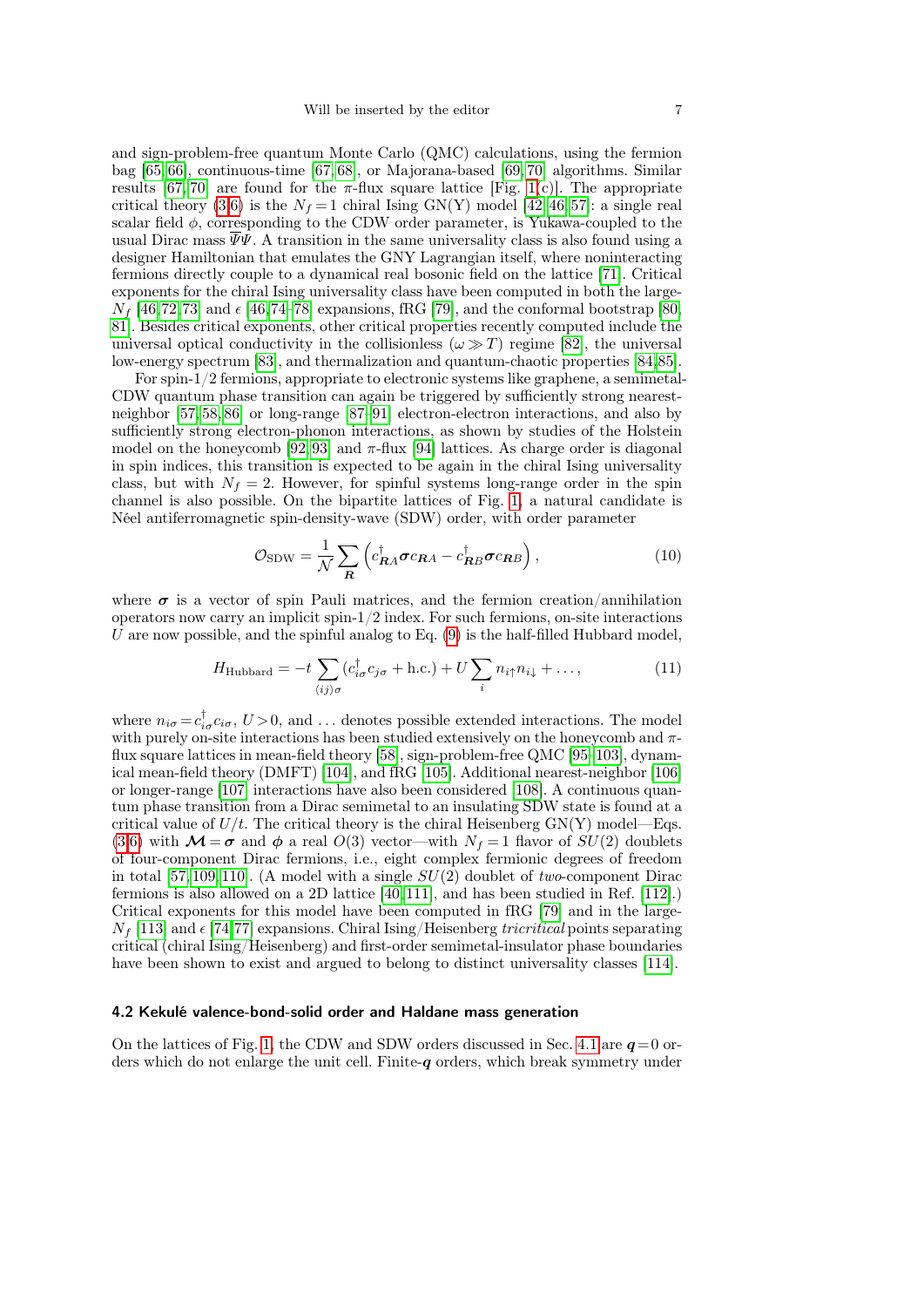translations on the underlying Bravais lattice, are also possible. From a weak-coupling perspective, the most natural order of this type has  $q$  nesting two inequivalent Dirac cones in the Brillouin zone, as in Kekulé valence-bond-solid (VBS) order on the honeycomb lattice [\[115,](#page-17-22)[116\]](#page-17-23). As in the Kekulé structure of benzene, a spontaneous modulation of the hopping strength alternates in magnitude from one bond to the next as one goes round an elementary hexagonal plaquette. Extended periodically to the lattice, this pattern triples the unit cell and breaks the discrete  $C_3$  rotation symmetry of the honeycomb lattice. By contrast with  $q=0$  orders, finite-q nesting gaps out the Dirac cones pairwise, but likewise results in an insulator. Sign-problem-free QMC studies have shown that models with  $SU(N_f)$  fermions on the honeycomb lattice with nearest-neighbor interactions [\[117–](#page-17-24)[120\]](#page-17-25) or on-site Hubbard interactions [\[121\]](#page-17-26) can exhibit a continuous quantum phase transition from a semimetal with  $N_f \geq 1$  flavors of four-component Dirac fermions to an insulating Kekulé VBS phase, tuned by the interaction strength. This transition was also found in QMC studies of extended Hubbard models with cluster charge interactions [\[122,](#page-17-27) [123\]](#page-17-28), with possible applications to Mott physics in twisted bilayer graphene [\[124\]](#page-17-29), and an fRG study of an extended Hubbard model with electron-phonon interactions [\[86\]](#page-17-3).

The critical theory of the Kekulé VBS transition for  $SU(N_f)$  fermions is the chiral  $XY GN(Y)$  model with  $N_f$  flavors of four-component Dirac fermions. In the language of Sec. [3,](#page-3-0) the order parameter is a real  $O(2)$  vector field  $\phi = (\phi_1, \phi_2)$ , or equivalently a complex scalar field  $\phi = \phi_1 + i\phi_2$ . By a suitable choice of Dirac matrices, the  $O(2)$ doublet of matrices appearing in the corresponding fermion bilinear in Eqs. [\(3,](#page-3-1)[6\)](#page-4-1) can be chosen as either  $\mathcal{M} = (i\Gamma_3, i\Gamma_5)$  [\[125\]](#page-18-0) or  $\mathcal{M} = (1, i\gamma_5)$  [\[52\]](#page-16-13), where the two choices are related by  $\gamma_{\mu} = i\Gamma_{\mu}\Gamma_3$ ,  $\mu = 0, 1, 2$ , and  $\gamma_5 = -i\Gamma_3\Gamma_5$ . The five matrices  $\Gamma_{\mu}$ ,  $\Gamma_{3}$ , and  $\Gamma_{5} = \Gamma_{0} \Gamma_{1} \Gamma_{2} \Gamma_{3}$  obey the  $SO(5)$  Clifford algebra  $\{\Gamma_{a}, \Gamma_{b}\} = 2\delta_{ab}$ . In the latter representation, Eq.  $(3)$  corresponds to the  $(2+1)$ D NJL model [\[41\]](#page-16-2), with the  $O(2)$  symmetry of the former representation mapping onto a  $U(1)$  chiral symmetry. Besides QMC, critical exponents for the chiral XY GN(Y) model have been computed in fRG [\[126\]](#page-18-1) and in the large- $N_f$  [\[127,](#page-18-2) [128\]](#page-18-3) and  $\epsilon$  [\[74,](#page-16-33) [77,](#page-16-40) [125,](#page-18-0) [129,](#page-18-4) [130\]](#page-18-5) expansions.

In reality, the spontaneously broken symmetry in the Kekulé VBS phase is a discrete  $C_3 \cong \mathbb{Z}_3$  subgroup of the full  $O(2)$  symmetry of the chiral XY GN(Y) Lagrangian, under which  $\phi$  transforms as  $\phi \to e^{2\pi i k/3} \phi$ ,  $k = 0, 1, 2$ . As a result, a  $\mathbb{Z}_3$  anisotropy term  $\sim (\phi^3 + \phi^{*3})$  is allowed in Eq. [\(6\)](#page-4-1), which may change the universality class of the transition or make it first order. In the  $\epsilon$  expansion, such a term is strongly relevant at tree level, but quantum corrections at one-loop order render it irrelevant at the critical point in the large- $N_f$  limit [\[118\]](#page-17-30). Numerically, a continuous transition is found for  $1 \leq N_f \leq 8$ , and an emergent  $O(2)$  rotational symmetry at criticality is observed for  $N_f$  as low as 2 [\[118\]](#page-17-30). An analogous transition is found in an  $SU(4)$  Hubbard model on the  $\pi$ -flux square lattice, with columnar VBS order instead of a Kekulé pattern [\[131\]](#page-18-6), which doubles the unit cell in either the x or y directions. The broken symmetry in this case is the  $C_4 \cong \mathbb{Z}_4$  discrete rotation symmetry of the square lattice. Å  $\mathbb{Z}_4$  anisotropy term  $\sim (\phi^4 + \phi^{*4})$  is similarly allowed in the critical theory, but was shown to be irrelevant at criticality for all  $N_f$  in the  $\epsilon$  expansion [\[132\]](#page-18-7).

Other types of bond order are possible besides Kekulé VBS order. Mean-field the-ory predicts [\[58–](#page-16-39)[60\]](#page-16-19) that a large next-nearest-neighbor  $(V_2)$  interaction in the spinless Hamiltonian [\(9\)](#page-5-1) results in the formation of Haldane's quantum anomalous Hall (QAH) state [\[133\]](#page-18-8), with the spontaneous generation of imaginary next-nearest-neighbor hopping and ensuing  $\mathcal T$ -breaking. While one ED study [\[134\]](#page-18-9) has found signatures of the interaction-induced QAH state, the current consensus—supported by multiple ED [\[61,](#page-16-20) [62,](#page-16-21) [135\]](#page-18-10) and iDMRG [\[63\]](#page-16-22) simulations—is that this state does not appear in the phase diagram of this model. For  $spin-1/2$  fermions, mean-field theory pre-dicts the extended Hubbard model [\(11\)](#page-6-0) with large  $V_2$  can give rise to a quantum spin Hall (QSH) state [\[136\]](#page-18-11), with spontaneously generated spin-orbit coupling [\[58\]](#page-16-39). Recent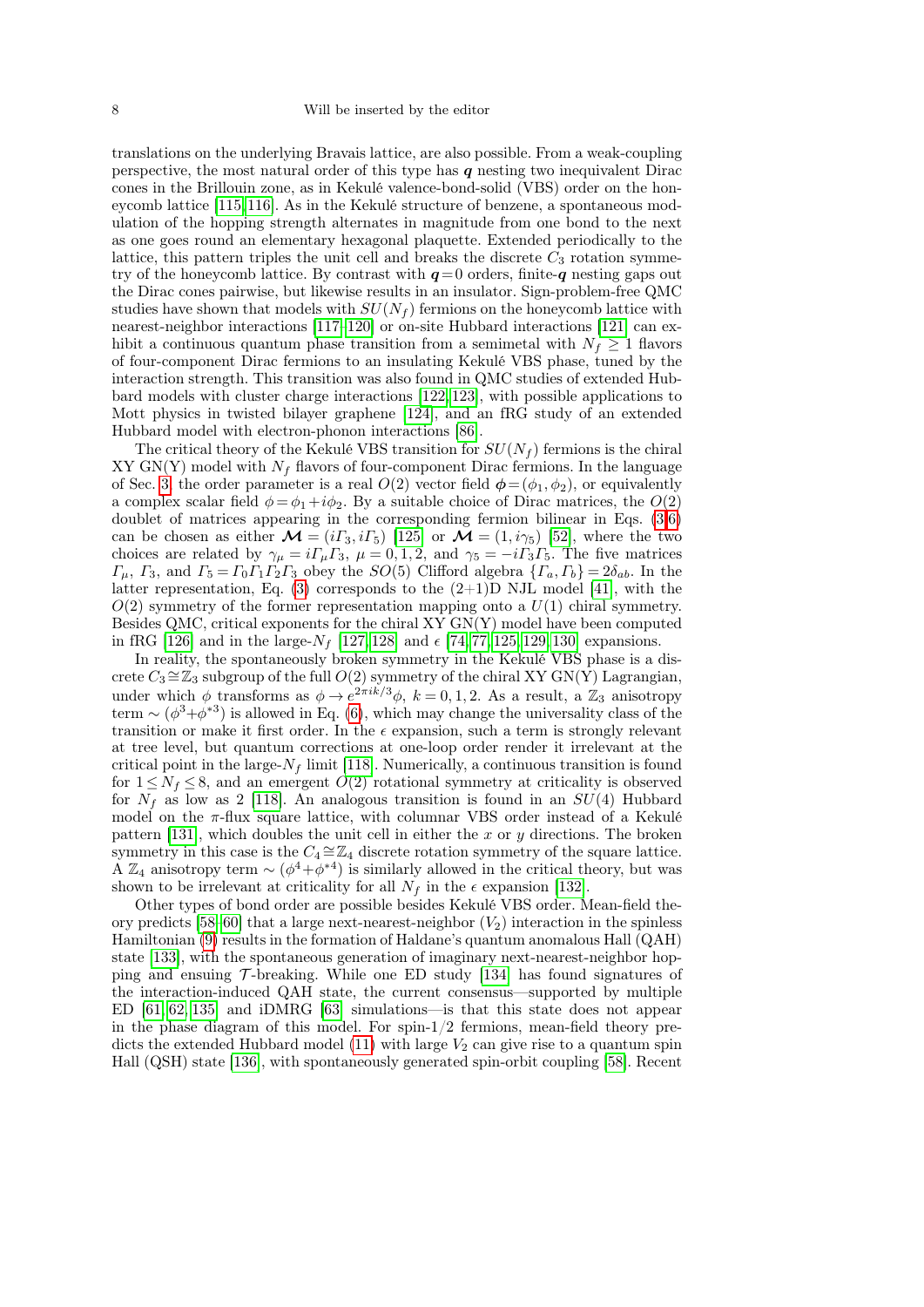QMC studies have found interaction-induced semimetal-QSH quantum phase transitions using a designer Hamiltonian on the checkerboard lattice [\[137\]](#page-18-12) and a fermionic Hamiltonian on the honeycomb lattice [\[138\]](#page-18-13), in the  $N_f = 2$  chiral Ising and  $N_f = 1$ chiral Heisenberg universality classes, respectively.

#### 4.3 Deconfined criticality and symmetric mass generation

In the Landau theory of phase transitions, direct transitions between phases with different broken symmetries are generically first order. An important class of quantum phase transitions are deconfined QCPs (DQCPs), such as the Néel-VBS transition of square-lattice quantum antiferromagnets, where a transition between distinct symmetry-breaking orders remains continuous, in violation of the Landau paradigm [\[139,](#page-18-14) [140\]](#page-18-15). While numerical investigations of DQCPs have traditionally focused on local spin Hamiltonians [\[141\]](#page-18-16), the key ingredient for deconfined criticality—that the topological defects of one broken symmetry carry nontrivial quantum numbers under the other—naturally appears in Dirac fermion systems, when competing interactions favor orders described by mutually anticommuting mass terms [\[142\]](#page-18-17). Deep in either ordered phase, the intertwinement of the two broken symmetries is captured by a topological term in the nonlinear sigma model ( $N\text{L}\sigma\text{M}$ ) obtained by integrating out the Dirac fermions [\[143,](#page-18-18) [144\]](#page-18-19).

An early proposal [\[145\]](#page-18-20) for a DQCP with interacting Dirac fermions involves the competition between the spontaneous QSH order briefly discussed in Sec. [4.2,](#page-6-1) which breaks the  $SU(2)$  spin rotation symmetry, and s-wave spin-singlet superconductivity, which breaks the  $U(1)$  particle-number conservation symmetry. For Dirac fermions, the three components of the QSH order parameter can be combined with the real and imaginary parts of the superconducting order parameter to form an  $SO(5)$  vector  $\phi$ that couples to five anticommuting mass matrices as in Eq.  $(6)$ . The resulting  $SO(5)$ NLσM contains a topological Wess-Zumino-Witten (WZW) term [\[146\]](#page-18-21) which suggests a possible QSH-superconductor DQCP. A Landau-forbidden continuous QSHsuperconductor transition was indeed recently found in the QMC study of Ref. [\[138\]](#page-18-13). Another example is a DQCP between the SDW and Kekulé VBS states discussed respectively in Sec. [4.1](#page-5-2) and [4.2,](#page-6-1) which was found in QMC studies of designer [\[147\]](#page-18-22) and fermionic [\[119\]](#page-17-31) Hamiltonians on the honeycomb lattice. Multicritical points at which the Dirac semimetal meets the two ordered phases were also recently studied in fRG and QMC [\[148\]](#page-18-23).

We conclude this section by briefly mentioning an exotic class of transitions outside the  $GN(Y)$  paradigm of Sec. [3.](#page-3-0) They involve symmetric mass generation, whereby a many-body gap is opened up by sufficiently strong interactions in a Dirac fermion system, but in the absence of any spontaneous symmetry breaking. This scenario has antecedents in 1D [\[149\]](#page-18-24), and is realized in certain fermion lattice models with on-site interactions describing  $N_f = 4$  flavors of four-component Dirac fermions [\[150–](#page-18-25)[152\]](#page-18-26). Past a critical interaction strength, a weakly interacting Dirac semimetal phase transitions continuously to a gapped symmetric phase that, at strong coupling, is adiabatically connected to a product state of on-site many-body flavor singlets. A proposed critical theory for such transitions is a DQCP involving fractionalized fermion and scalar fields that interact with an emergent non-Abelian gauge field [\[153\]](#page-18-27).

# <span id="page-8-0"></span>5 Dirac semimetal-superconductor transitions and emergent supersymmetry

We have so far focused on transitions corresponding to particle-hole instabilities of a Dirac semimetal, in which the  $U(1)$  particle-number conservation symmetry is pre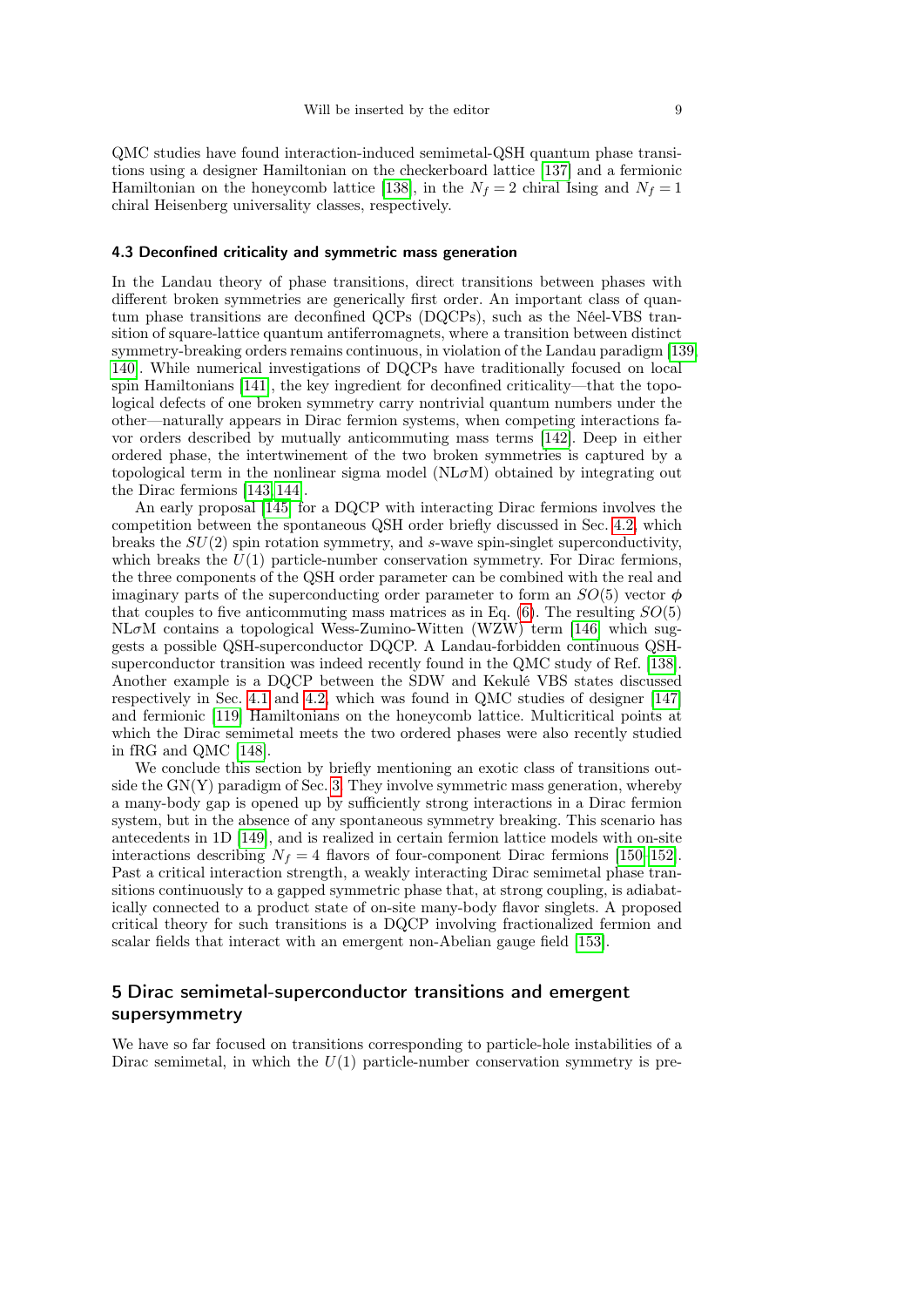served. We now focus on superconducting transitions, in which this symmetry is spontaneously broken to  $\mathbb{Z}_2$ . In this context, the spinor  $\Psi$  appearing in Eqs. [\(3,](#page-3-1)[6\)](#page-4-1) is a Nambu spinor, and the Dirac mass is the Bogoliubov quasiparticle gap.

The simplest superconductor of Dirac fermions, a conventional s-wave spin-singlet superconductor, can be realized in the attractive  $(U < 0)$  nearest-neighbor Hubbard model [\(11\)](#page-6-0) on the half-filled honeycomb lattice [\[154\]](#page-18-28), but is degenerate with a CDW state owing to an  $SU(2)$  pseudospin symmetry [\[155\]](#page-18-29), as expected from particle-hole symmetry. Introducing a nonzero next-nearest-neighbor hopping  $t'$  is expected to lift this degeneracy and stabilize the superconducting state. In mean-field theory, a transition from the Dirac semimetal to a gapped superconductor indeed obtains in this model at a critical interaction strength  $|U|/t$  [\[156](#page-18-30)[–158\]](#page-18-31). The CDW can also be frustrated by considering the attractive Hubbard model on a non-bipartite lattice, such as the triangular lattice, which supports Dirac cones in the presence of alternating  $\pi$ fluxes and likewise exhibits a superconducting transition [\[159\]](#page-18-32).

The universality class of the quantum phase transition from Dirac semimetal to s-wave superconductor in the attractive Hubbard model is the chiral XY  $GN(Y)$ model with  $N_f = 2$  flavors of four-component Dirac fermions [\[160\]](#page-18-33), already discussed in Sec. [4.2](#page-6-1) in the context of Kekulé or columnar VBS semimetal-insulator transitions. In the latter context, the  $U(1)$  symmetry at criticality was shown to be emergent, as the result of the irrelevance of  $\mathbb{Z}_3$  or  $\mathbb{Z}_4$  anisotropy terms, while in the former, it is the exact  $U(1)$  particle-number conservation symmetry.

Another problem of particular recent interest has been the superconducting transition for an odd number of flavors of two-component Dirac fermions, as found on the surface of a 3D topological insulator. For a single flavor, the QCP is predicted to exhibit an emergent  $\mathcal{N}=2$  supersymmetry (SUSY) [\[161](#page-18-34)[–164\]](#page-18-35). The corresponding chiral XY GNY Lagrangian [\(6\)](#page-4-1) can be written explicitly as

<span id="page-9-0"></span>
$$
\mathcal{L} = \overline{\psi}\partial\psi + |\partial_{\mu}\phi|^{2} + m^{2}|\phi|^{2} + \lambda^{2}|\phi|^{4} + h(\phi^{*}\psi_{\uparrow}\psi_{\downarrow} + \text{h.c.}),
$$
\n(12)

with  $\psi = (\psi_{\uparrow}, \psi_{\downarrow})$  the two-component Dirac spinor and  $\phi$  the superconducting order parameter. In the  $\epsilon$  expansion [\[75,](#page-16-41)[77,](#page-16-40)[161](#page-18-34)[–165\]](#page-18-36), the fixed-point couplings at the GNY QCP obey  $\lambda_*^2 = h_*^2 = \mathcal{O}(\epsilon)$ . The Lagrangian [\(12\)](#page-9-0) is then invariant under  $\mathcal{N} = 2$  SUSY transformations, and is known as the  $(2+1)D \mathcal{N}=2$  Wess-Zumino (WZ) model [\[166\]](#page-18-37). The Dirac fermion  $\psi$  and Cooper pair field  $\phi$  become superpartners, implying that their anomalous dimensions at criticality are equal to each other. SUSY is a highly constraining symmetry that allows a number of physical observables to be computed exactly at this QCP despite the presence of strong correlations. Owing to certain nonrenormalization theorems in SUSY theories, the anomalous dimensions are known exactly:  $\eta_{\psi} = \eta_{\phi} = 1/3$  [\[166\]](#page-18-37), which was verified in QMC simulations of this QCP [\[167\]](#page-18-38). Furthermore, the zero-temperature limit of the (real part of the) optical conductivity  $\sigma(\omega, T)$ , which is a universal constant at Lorentz-invariant QCPs [\[168\]](#page-18-39), can be computed exactly in this case [\[169\]](#page-18-40):

$$
\sigma(\omega, 0) = \frac{5(16\pi - 9\sqrt{3})}{243\pi} \frac{e^2}{\hbar} \approx 0.2271 \frac{e^2}{\hbar}.
$$
\n(13)

Critical exponents not subject to non-renormalization theorems, such as the correlation length exponent  $\nu$ , have been computed in the  $\epsilon$  expansion [\[75,](#page-16-41) [77,](#page-16-40) [161–](#page-18-34)[165\]](#page-18-36) and the conformal bootstrap [\[170\]](#page-18-41).

For a topological insulator surface with three flavors of two-component Dirac fermions, another type of SUSY was predicted to emerge at a quantum tricritical point between Dirac semimetal and nematic pair-density-wave (PDW) phases [\[171\]](#page-19-0). The fixed-point theory in this case is the so-called XYZ model [\[166\]](#page-18-37), unrelated to its quantum magnetism homonym and infrared dual to  $\mathcal{N}=2$  SUSY QED<sub>3</sub>. A QCP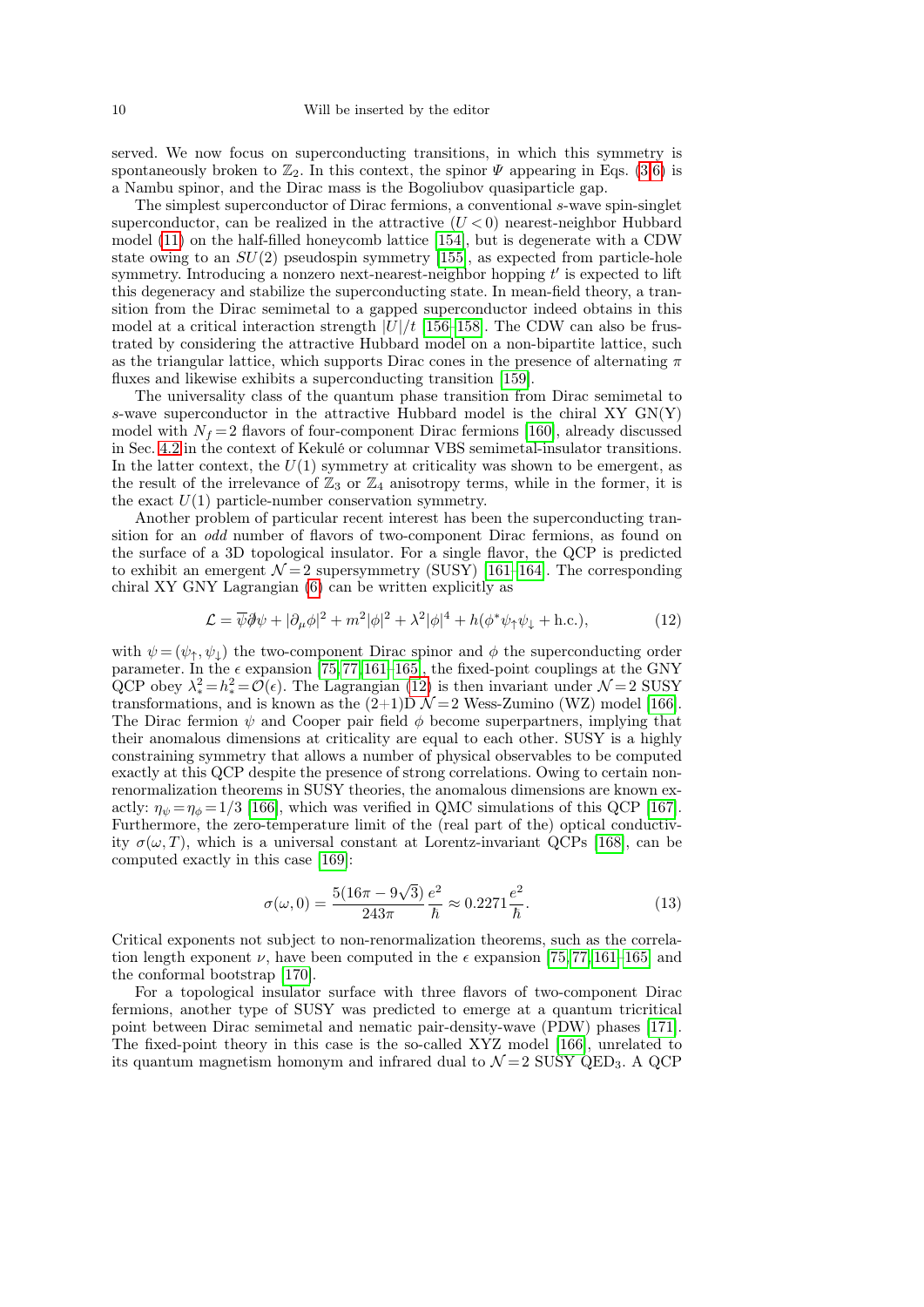described by two copies of the  $\mathcal{N}=2$  WZ model was also argued to arise at a Dirac semimetal-PDW transition in the spinless  $V_1-V_2$  model on the honeycomb lattice described earlier (Sec. [4.2\)](#page-6-1), but with  $V_1 < 0$  [\[172\]](#page-19-1).

Other studies have explored the possibility of realizing superconducting states with unconventional pairing symmetries in systems of interacting Dirac fermions. Spintriplet and spin-singlet Kekulé PDW states were proposed as possible ground states of the Hubbard model on the honeycomb lattice with attractive on-site and nearestneighbor interactions [\[173\]](#page-19-2). Unconventional d-wave and extended s-wave pairings from repulsive interactions in the  $\pi$ -flux square lattice Hubbard model were also studied recently in QMC [\[174\]](#page-19-3).

# <span id="page-10-0"></span>6 Effect of disorder

Solid-state Dirac materials usually contain imperfections in the form of vacancies, impurities, or dislocations. Generally speaking, such quenched disorder may destabilize phases and phase transitions in otherwise clean samples, round first-order transitions into continuous ones, or produce new critical points. For sufficiently weak disorder, one may hope to capture its effect on a phase transition described by an effective low-energy Lagrangian by making the latter's coupling constants spatially random.

For an  $O(n)$  symmetry-breaking quantum phase transition with order parameter field  $\phi(r,\tau)$  depending on spatial r and imaginary time  $\tau$  coordinates, the leading effects of disorder are captured by random-field or random-mass terms in the effec-tive Lagrangian [\[175\]](#page-19-4). In the first case, disorder breaks the  $O(n)$  symmetry explicitly and introduces a linear term  $-h(r) \cdot \phi(r,\tau)$  in the Lagrangian, where  $h(r)$  is a spatially random  $O(n)$  vector field drawn from a particular distribution. Such disorder precludes spontaneous symmetry breaking in  $d \leq 2$  spatial dimensions for discrete symmetries and in  $d \leq 4$  for continuous symmetries [\[176–](#page-19-5)[179\]](#page-19-6). In the second case, disorder respects the  $O(n)$  symmetry, and enters the effective Lagrangian as a spatially random correction to the scalar-field mass term,  $\delta m^2(\mathbf{r})\boldsymbol{\phi}^2(\mathbf{r},\tau)$ . For short-range correlated disorder,  $\langle \delta m^2(\mathbf{r}) \delta m^2(\mathbf{r}') \rangle = W \delta(\mathbf{r} - \mathbf{r}')$ , the Harris criterion [\[180\]](#page-19-7), initially developed for classical phase transitions, answers the question whether the universality class of the transition changes with disorder. A clean QCP is stable against weak disorder if  $\nu d > 2$ , where  $\nu$  is the correlation length exponent in the clean limit.

While several studies have focused on disordered 2D Dirac fermions in the absence of interactions, or bosonic QCPs with disorder, the theoretical study of the effect of quenched disorder at Dirac QCPs is complicated by the interplay of Fermi statistics, spatial randomness, and strong correlations. The effect of disorder in the electronelectron attraction strength q and chemical potential  $\mu$  on the superconducting phase transition for  $N = 1$  flavor of two-component Dirac fermions, described in the clean limit by Eq. [\(12\)](#page-9-0), was studied in Ref. [\[181\]](#page-19-8). In the clean  $q-\mu$  phase diagram at zero temperature, the semimetal phase is a segment  $g \in (0, g_c)$  at zero chemical potential  $\mu = 0$  (see Sec. [5\)](#page-8-0). Weak disorder in the chemical potential creates puddles of electron- and hole-doped superconducting regions, which develop phase coherence below a critical temperature  $T_c$  that, for long-range correlated disorder, is exponentially weak in the disorder strength. For short-range correlated disorder, mean-field theory predicts that  $T_c$  is doubly exponentially weak in the disorder strength. However, the inclusion of rare-region effects brings back the single exponential dependence of  $T_c$  on the disorder strength. Thus, the semimetal phase is destabilized by chemical potential disorder. These conclusions are consistent with a later numerical study of the attractive Hubbard model [\(11\)](#page-6-0) on a honeycomb lattice subjected to a random scalar potential [\[182\]](#page-19-9). For magnetic disorder, which preserves  $U(1)$  particle-number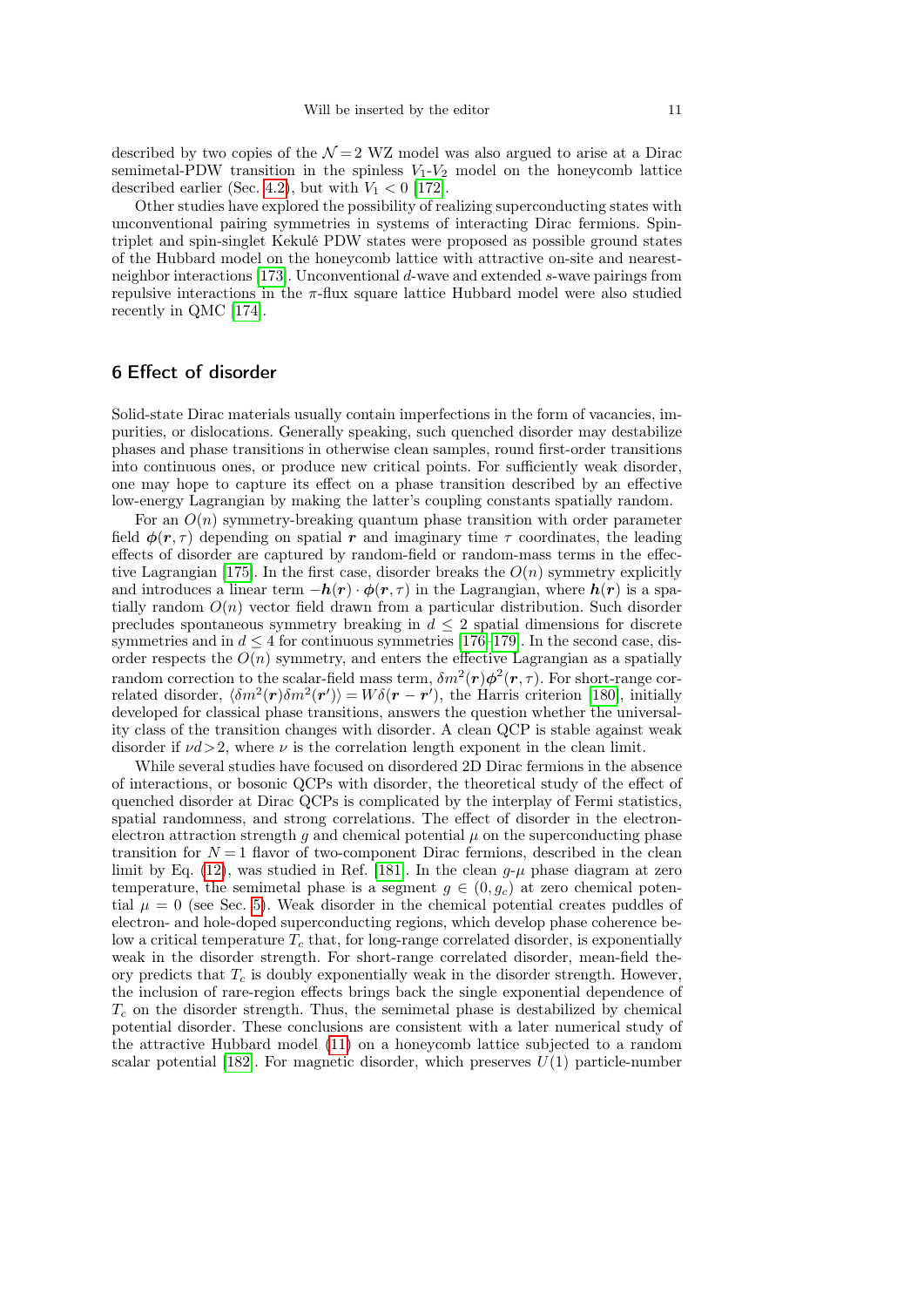conservation symmetry but breaks  $\mathcal{T}$ , a mean-field theory with a treatment of disorder in the self-consistent Born approximation predicts a universal rate of logarithmic increase of  $g_c$  with dimensionless disorder strength  $\gamma$ ,  $d\ln g_c/d\gamma = 3 \ln 2$  [\[183\]](#page-19-10), which can be interpreted as a quantum-critical analog of the Abrikosov-Gor'kov universal  $T_c$  suppression rate  $dT_c/d\Gamma = -\pi/4$  [\[184\]](#page-19-11), with  $\Gamma$  the magnetic scattering rate.

In Ref. [\[181\]](#page-19-8), a perturbative  $\epsilon$ -expansion study in 4− $\epsilon$  spacetime dimensions was also applied to reveal the effect of short-range correlated random-mass disorder on the  $N = 1$  Dirac semimetal-superconductor QCP at  $\mu = 0$ ,  $g = g_c$ . Averaging over disorder via the replica trick [\[39\]](#page-16-0) adds an effective interaction nonlocal in time,

<span id="page-11-0"></span>
$$
S_{\rm dis} = -\frac{W}{2} \sum_{ab} \int d^d \boldsymbol{r} \, d\tau \, d\tau' \, |\phi_a|^2(\boldsymbol{r}, \tau) |\phi_b|^2(\boldsymbol{r}, \tau'), \tag{14}
$$

to the action  $S = \int d^d \mathbf{r} d\tau \mathcal{L}$ , where  $\mathcal{L}$  is the  $N_f = 1/2$  chiral XY GNY Lagrangian  $(12)$  and a, b are replica indices. In this approach, the disorder is relevant at the clean QCP—in agreement with the Harris criterion, since there  $\nu \approx 0.917 < 1$  [\[170\]](#page-18-41)—but subsequently exhibits a runaway flow to strong coupling, placing the ultimate fate of the QCP beyond the reach of perturbative RG. Technically, this happens because the engineering scaling dimensions of the  $|\phi|^4$  and Yukawa couplings in Eq. [\(12\)](#page-9-0) are  $\mathcal{O}(\epsilon)$ , while that of the disorder-induced interaction [\(14\)](#page-11-0) is  $\mathcal{O}(1)$ . To remedy this problem, in Ref. [\[185\]](#page-19-12) a double epsilon expansion [\[186–](#page-19-13)[188\]](#page-19-14) was applied to the chiral XY GNY model with  $N_f$  four-component Dirac fermion flavors in the presence of short-range correlated random-mass disorder. In this expansion, perturbative RG calculations are performed with dimensional regularization in  $4-\epsilon$  spatial and  $\epsilon_{\tau}$  imaginary time dimensions, which makes all relevant couplings have  $\mathcal{O}(\epsilon, \epsilon_{\tau})$  scaling dimensions at tree level. At one-loop order, it was shown in this approach that the clean GNY fixed point is stable against disorder for  $N_f \geq 1$ , with the disorder being marginally relevant for  $N_f = 1/2$ . These findings are in accord with the Harris criterion. However, for  $N_f > \frac{1}{2}$  it was found that beyond a critical disorder strength  $W_c \sim \mathcal{O}(\epsilon, \epsilon_{\tau})$ , the  $2^{2}$  it was found that beyond a critical disorder strength  $W_c^{\text{ex}}(0,0,0)$ , the superconducting transition is governed by a new finite-randomness fermionic QCP, with critical couplings  $\lambda_*^2$  $\frac{2}{\ast}, h^2_{\ast}$ <sup>2</sup>, and  $W_* > W_c$  all nonzero. This is not in contradiction with the Harris criterion, which characterizes the stability of an existing clean QCP against weak disorder but does not preclude the formation of new disordered QCPs at strong disorder. For  $N_f = 2$ , corresponding to spinful fermions on the honeycomb lattice, the disordered QCP at  $W_*$  and the multicritical point at  $W_c$  merge into a single, marginally stable fixed point. All these finite-randomness fermionic QCPs are characterized by non-Gaussian critical exponents, with nonzero anomalous dimensions  $\eta_{\phi}$  and  $\eta_{\psi}$ . Furthermore, the dynamic critical exponent is found to obey  $z \neq 1$ , as expected since disorder breaks the Lorentz invariance of the clean Lagrangian [\(12\)](#page-9-0). (For an example of a Dirac QCP with  $z\neq 1$  even in the clean limit, see Ref. [\[189\]](#page-19-15).)

Another feature of these disordered fermionic QCPs is the possibility of unusual RG flows. For  $N_f \geq 7/2$  the system of beta functions linearized near the disordered fixed points possesses complex-conjugate eigenvalues. Such a phenomenon was previously found for certain critical points of classical disordered magnets [\[186–](#page-19-13)[188,](#page-19-14)[190\]](#page-19-16) as well as a (clean) superconducting QCP in 3D Luttinger semimetals [\[191\]](#page-19-17). It leads to a spiraling flow towards a stable-focus fixed point, which manifests itself in predicted oscillatory corrections to scaling in various physical properties [\[190\]](#page-19-16). Questions such as whether these flows occur in reality or are merely an artefact of the double epsilon expansion [\[192\]](#page-19-18), and whether rare-region effects produce additional quantum Griffiths phases in the vicinity of the QCP [\[175\]](#page-19-4), can only be answered by non-perturbative approaches, e.g., numerical studies.

Besides the effect of random-mass disorder on the Dirac semimetal-superconductor transition, the effects of random hopping and random gauge fields on Dirac semimetal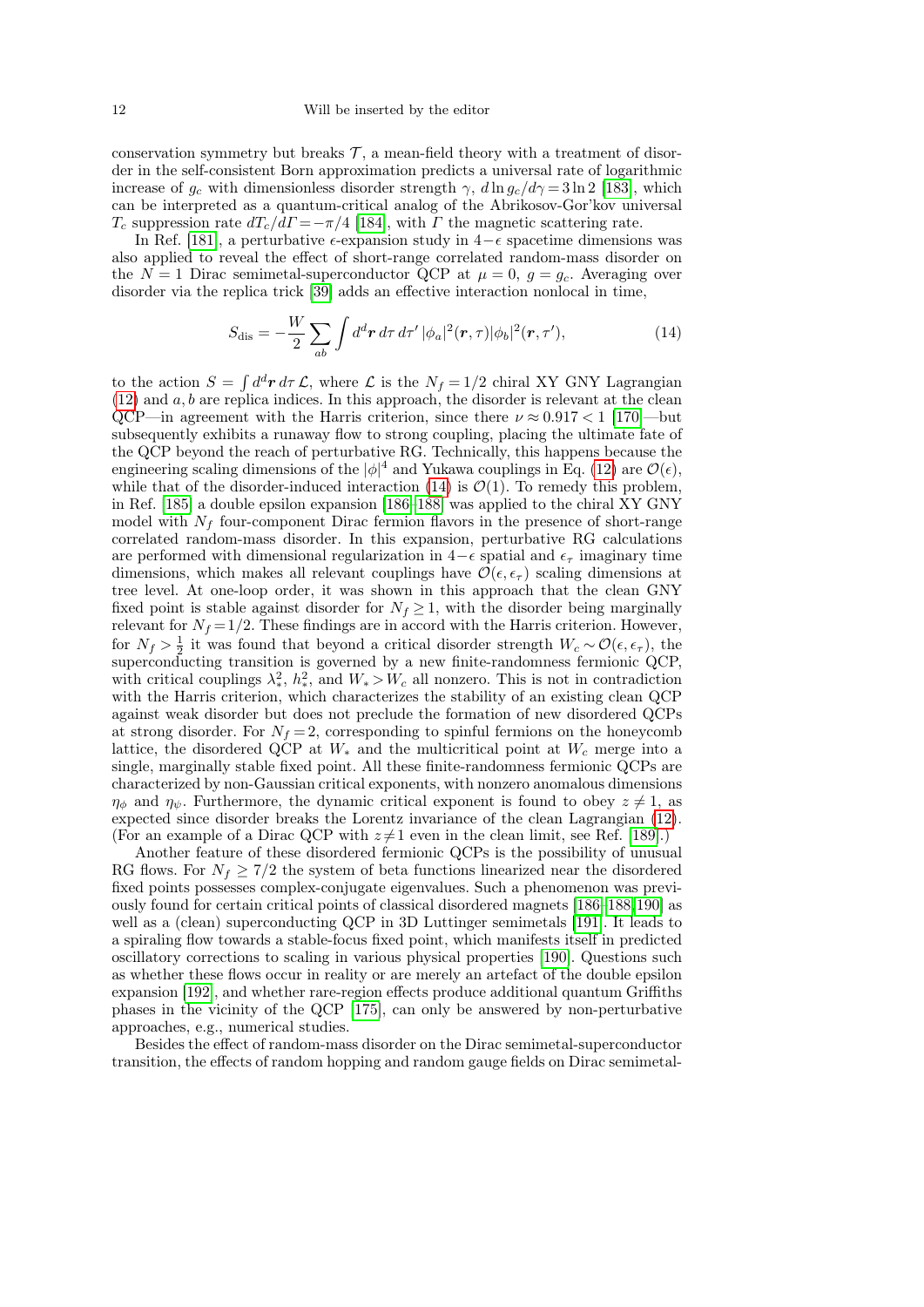insulator quantum phase transitions were studied using RG methods in Ref. [\[193,](#page-19-19)[194\]](#page-19-20). We also mention recent studies  $[195-198]$  $[195-198]$  of the effect of disorder in  $QED_3$ , of potential relevance to quantum phase transitions out of the Dirac spin liquid, the subject of the following section.

# <span id="page-12-0"></span>7 Transitions out of the Dirac spin liquid

As mentioned at the end of Sec. [2,](#page-1-0) the Dirac spin liquid (DSL) is an exotic ground state of frustrated 2D quantum antiferromagnets where spin-1 magnons fractionalize into spin-1/2 fermionic spinons with a massless Dirac dispersion. By contrast with transitions out of the Dirac semimetal considered so far, quantum critical phenomena in the DSL are affected not only by the gapless fermionic nature of this phase but also by its fractionalized character. The emergent gauge fields in the DSL enter as additional soft modes at a putative QCP, and produce new classes of critical behavior distinct from the pure  $GN(Y)$  universality classes discussed in Sec. [4-](#page-5-0)[5.](#page-8-0)

#### <span id="page-12-2"></span>7.1 U(1)-Néel transition

A sign-problem-free QMC study of a designer Hamiltonian for the DSL on the 2D square lattice provided a concrete realization of this phase [\[199\]](#page-19-23). The Hamiltonian considered describes spin-1/2 fermions on the sites of this lattice interacting with  $U(1)$  rotors on nearest-neighbor bonds,

<span id="page-12-1"></span>
$$
H = \frac{J}{4} \sum_{\langle ij \rangle} L_{ij}^2 - t \sum_{\langle ij \rangle \sigma} \left( c_{i\sigma}^\dagger e^{i\theta_{ij}} c_{j\sigma} + \text{h.c.} \right) + K \sum_{\Box} \cos \left( \Delta \times \theta \right). \tag{15}
$$

Here,  $c_{i\sigma}^{(\dagger)}$  annihilates (creates) at site i a fermion with spin  $\sigma = \uparrow, \downarrow$ , to be understood as a fermionic spinon. Likewise,  $\theta_{ij} \in [0, 2\pi)$  and  $L_{ij}$ , a pair of canonically conjugate rotor operators on bond  $ij$ , behave as a lattice  $U(1)$  gauge potential and a lattice electric field, respectively. The coefficient  $K > 0$  of the magnetic-field term produces a background magnetic flux  $\Delta \times \theta = \pi$  per plaquette ( $\Box$ ), as in Fig. [1\(](#page-2-0)c), thus generating  $N_f = 2$  flavors of massless four-component Dirac fermions at low energies (see Sec. [2\)](#page-1-0). The coefficient J of the electric-field term controls the strength of  $U(1)$  gauge fluctuations above this background, which minimally couple to the Dirac "spinons".

At small J, a power-law correlated  $U(1)$  deconfined phase is found, which is adiabatically connected to the DSL state of frustrated  $spin-1/2$  quantum antiferromag-nets [\[23](#page-15-25)[–26\]](#page-15-26). The low-energy theory of the DSL is QED<sub>3</sub> with  $N_f = 2$  flavors of massless four-component Dirac fermions. Noncompact  $QED<sub>3</sub>$  is known to flow to a conformally invariant fixed point for sufficiently large  $N_f$  [\[200,](#page-19-24)[201\]](#page-19-25). On a lattice, the gauge field is compact, which allows for monopoles (instantons) and possible confine-ment by monopole proliferation [\[202–](#page-19-26)[204\]](#page-19-27). Provided  $N_f$  is sufficiently large, monopole proliferation is absent [\[205\]](#page-19-28), but the threshold value of  $N_f$  for this effect is not known precisely. The numerical results of Ref. [\[199\]](#page-19-23) suggest this threshold value may be as low as 2, but finite-size effects prevent the establishment of a rigorous bound.

Besides the DSL phase itself, upon increasing  $J$  a continuous transition to a Néel state is found at a critical value  $J = J_c$ , in analogy to the antiferromagnetic SDW transition for the spin-1/2 Hubbard model on the  $\pi$ -flux square lattice (Sec. [4.1\)](#page-5-2). The existence of this transition is expected because, as for the latter model in the large-U limit, Eq. [\(15\)](#page-12-1) reduces in the large-U limit to the spin- $1/2$  antiferromagnetic Heisenberg model, which orders antiferromagnetically at zero temperature on the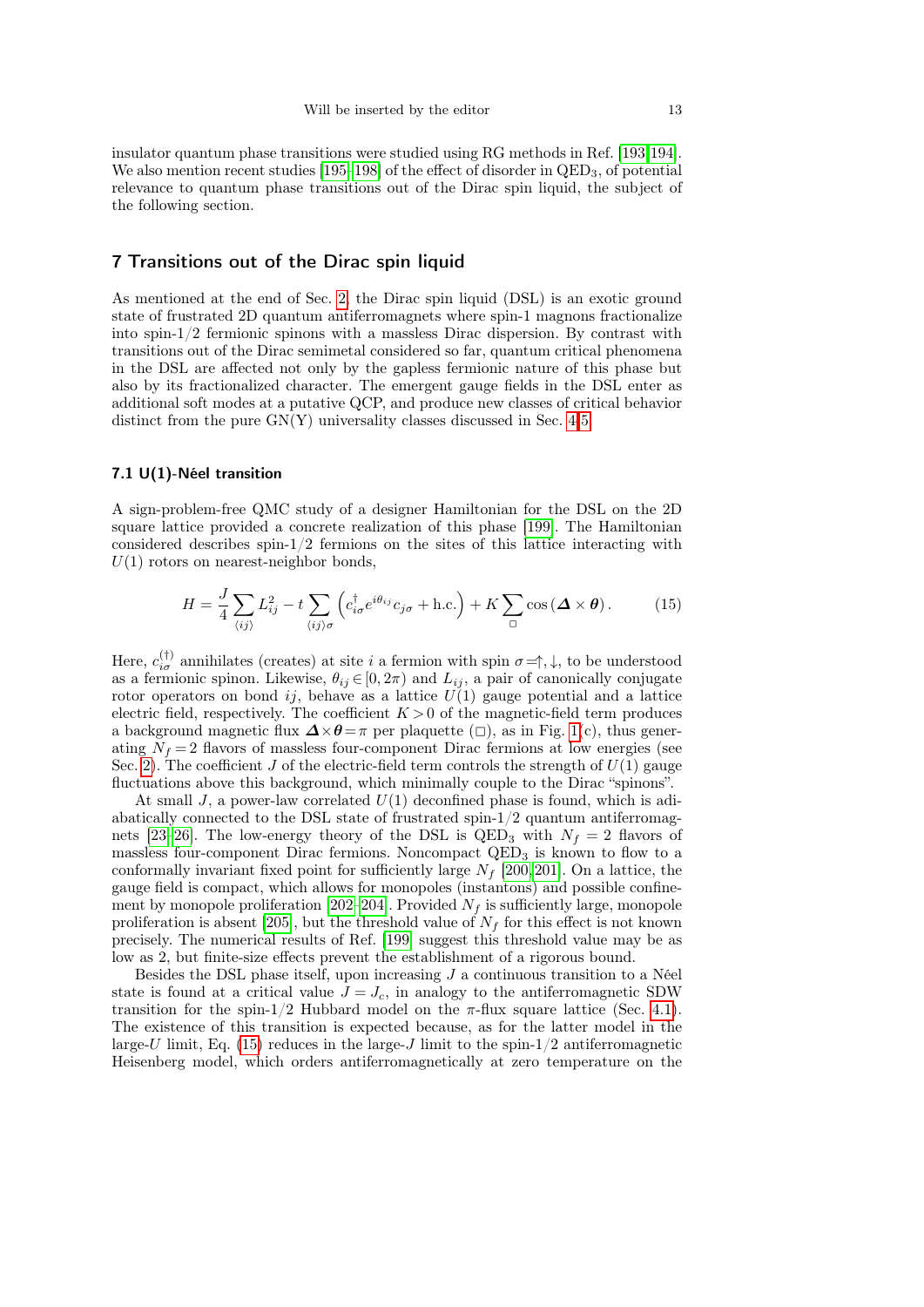square lattice. However, due to the fractionalized nature of the paramagnetic phase, the critical theory is not the chiral Heisenberg GNY model discussed in Sec. [4.1,](#page-5-2) but rather a gauged version thereof, the chiral Heisenberg QED<sub>3</sub>-GNY model [\[206\]](#page-19-29):

<span id="page-13-0"></span>
$$
\mathcal{L}_{\text{DSL-Neel}} = \overline{\Psi} \partial \Psi + \mathcal{L}_{\phi} + \frac{1}{4} F_{\mu\nu}^2 + h \phi \cdot \overline{\Psi} \sigma \Psi + ie \overline{\Psi} A \Psi, \tag{16}
$$

where  $\Psi = (\Psi_{\uparrow}, \Psi_{\downarrow})$  denotes an  $SU(2)$  doublet of four-component Dirac fermions and  $\sigma$  is a vector of spin Pauli matrices. As for the SDW transition of Dirac semimetals, the order parameter is a real  $O(3)$  scalar field  $\phi$  governed by the  $O(3)$  Lagrangian  $\mathcal{L}_{\phi}$ , but in addition there is a  $U(1)$  gauge field  $A_\mu$  governed by the Maxwell Lagrangian and coupled minimally to the fermions with a nonzero gauge coupling  $e$ .

The critical properties of Eq. [\(16\)](#page-13-0) were studied in Ref. [\[207\]](#page-19-30) at one-loop order in the  $\epsilon$  expansion, and in Ref. [\[208\]](#page-19-31) at four-loop order in the  $\epsilon$  expansion as well as in the large- $N_f$  expansion. Those studies established there is a stable QCP with exponents differing from those of both conformal  $\text{QED}_3$  and the pure chiral Heisenberg GNY QCP, owing to the presence of two kinds of soft bosonic modes at criticality—critical antiferromagnetic spin waves and gauge fluctuations.

#### <span id="page-13-1"></span>7.2 U(1)–valence-bond-solid transition

In Refs. [\[199,](#page-19-23) [209,](#page-19-32) [210\]](#page-19-33), the Hamiltonian [\(15\)](#page-12-1) was extended to  $N_f > 2$  flavors of fermions,  $\sigma \to \alpha = 1, \ldots, N_f$ , and studied in QMC. For  $N_f = 4, 6, 8$ , this extended Hamiltonian again exhibits a continuous quantum phase transition from a gapless  $U(1)$  deconfined phase at small J, described by conformal QED<sub>3</sub> with  $N_f$  flavors of four-component Dirac fermions, to an ordered phase at  $J > J_c$ . However, this time the ordered phase is found to be a quantum paramagnet with columnar VBS order. As for the DSL-Néel transition just discussed, the critical theory of this transition, derived in Ref. [\[211\]](#page-19-34), is a gauged analog of the critical theory for the appropriate semimetal-insulator transition—here the columnar VBS transition for the  $SU(N_f)$ Hubbard model on the  $\pi$ -flux square lattice [\[131\]](#page-18-6), already discussed in Sec. [4.2.](#page-6-1) The resulting theory is the chiral XY QED3-GNY model, obtained by adding a Maxwell term for the emergent  $U(1)$  gauge field to the chiral XY GNY Lagrangian [\(6\)](#page-4-1), and covariantizing the derivative  $\partial \rightarrow \partial + ie\mathcal{A}$  in the fermion kinetic term. Since the chiral XY GNY model admits two equivalent formulations (see Sec. [4.2\)](#page-6-1), so are there two equivalent formulations of the critical theory for the  $U(1)$ -VBS transition [\[211\]](#page-19-34), with the choice  $\mathcal{M} = (i\Gamma_3, i\Gamma_5)$  usually referred to as the chiral XY or  $O(2)$  QED<sub>3</sub>-GNY model [\[199\]](#page-19-23), and  $\mathcal{M} = (1, i\gamma_5)$  corresponding to the gauged NJL model [\[212\]](#page-19-35). A  $\mathbb{Z}_4$ anisotropy term is allowed in the critical theory, as for the semimetal-VBS transition on the  $\pi$ -flux square lattice, but was shown to be irrelevant at the QCP [\[132\]](#page-18-7).

The critical properties of the chiral XY QED<sub>3</sub>-GNY model have been studied in the  $\epsilon$  expansion at one-loop [\[125\]](#page-18-0) and four-loop [\[132\]](#page-18-7) orders, and in the large- $N_f$ expansion at leading [\[211,](#page-19-34) [213\]](#page-19-36) and subleading [\[132\]](#page-18-7) orders.

#### 7.3 Gapped spin liquids and deconfined criticality

The transitions discussed in Secs. [7.1](#page-12-2) and [7.2](#page-13-1) are confinement transitions, whereby gapping out the Dirac spinons triggers monopole proliferation below the fermion gap. The Néel and VBS phases obtained for  $J > J_c$  are indeed conventional phases without fractionalization, which should not support propagating emergent gauge bosons. However, it is in principle possible to open a spinon gap in such a way that the resulting pure gauge theory at low energies remain in a deconfined phase; one then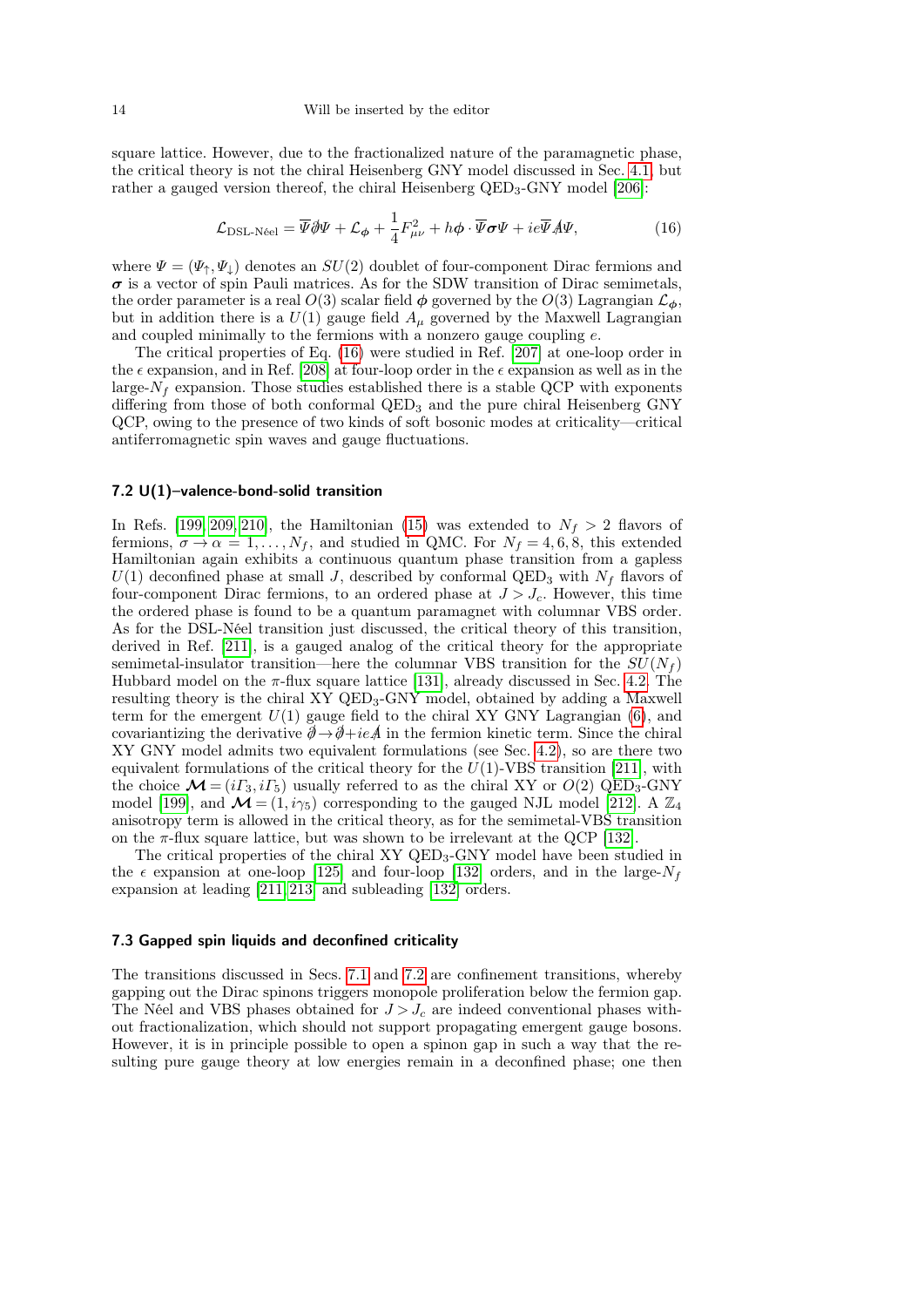obtains a topologically ordered spin liquid, which is gapped but still fractionalized. A putative quantum phase transition from a DSL to a gapped  $\mathbb{Z}_2$  spin liquid [\[214\]](#page-19-37) driven by spinon pairing, which Higgses the  $U(1)$  gauge field, was studied using  $\epsilon$  and large- $N_f$  expansions in Ref. [\[215\]](#page-19-38). This transition can be seen as a gauged version of the Dirac semimetal-superconductor transition discussed in Sec. [5.](#page-8-0) The corresponding critical theory is a type of chiral XY QED3-GNY model distinct from that discussed in Sec. [7.2,](#page-13-1) and would be more appropriately termed the  $Higgs-QED<sub>3</sub>-GNY$  model. By contrast with the critical theory of the  $U(1)$ -VBS transition, here the complex order parameter  $\phi$  carries nontrivial gauge charge because it corresponds to a Cooper pair amplitude of spinons; thus critical properties differ in the two theories.

Another transition of this type is between a DSL and a chiral spin liquid [\[216\]](#page-19-39), driven by the spontaneous generation of a  $\mathcal T$ -breaking QAH mass for the Dirac spinons [\[217\]](#page-19-40) in a gauged analog of Haldane mass generation in Dirac semimetals (Sec. [4.2\)](#page-6-1). A candidate critical theory for this transition—the chiral Ising  $QED_{3}$ -GNY model with  $N_f = 2$  flavors of four-component Dirac fermions, a gauged version of the chiral Ising GNY model discussed in Sec. [4.1—](#page-5-2)has been studied in both the  $\epsilon$  [\[218](#page-19-41)[–220\]](#page-19-42) and large- $N_f$  [\[221,](#page-20-0)[222\]](#page-20-1) expansions. However, the  $\mathcal{T}$ -breaking QAH mass is an  $SU(2N_f)$  singlet operator [\[223\]](#page-20-2), while the Lagrangian considered in those studies only has an  $SU(N_f) \times SU(N_f)$  symmetry [\[224,](#page-20-3) [225\]](#page-20-4). The correct  $SU(2N_f)$ -symmetric Lagrangian was studied in the large- $N_f$  expansion in Ref. [\[224\]](#page-20-3), and its critical properties were shown to differ from those of the Lagrangian with  $SU(N_f) \times SU(N_f)$ symmetry due to the presence of Aslamazov-Larkin diagrams, previously considered only in pure  $QED<sub>3</sub>$  [\[28,](#page-15-19) [226\]](#page-20-5).

For  $N_f = 1$ , or equivalently  $N = 2$  flavors of two-component Dirac fermions, the critical  $SU(2)$ -symmetric chiral Ising QED<sub>3</sub>-GNY model was recently conjectured to be infrared dual to the Néel-VBS DQCP of square-lattice quantum antiferromagnets [\[227\]](#page-20-6). As one predicted consequence of this duality, the anomalous dimensions of the Néel and VBS order parameters at the bosonic DQCP should match the scalarfield anomalous dimension  $\eta_{\phi}$  on the fermionic side of the duality, and the scaling dimension of the flavor-adjoint fermion bilinear in the fermionic theory should be identical with  $3 - \nu^{-1}$ , where  $\nu$  is the correlation length exponent of the bosonic DQCP. Padé and Padé-Borel resummations of the large- $N_f$  exponents for the chiral Ising  $QED_3-GNY$  model in Ref. [\[224\]](#page-20-3) are reasonably consistent with those equivalences, using critical exponents at the Néel-VBS DQCP obtained from large-scale QMC simulations [\[141,](#page-18-16)[228–](#page-20-7)[230\]](#page-20-8). However, whether the Néel-VBS transition is in fact a (D)QCP or a weakly first-order transition is still a matter of active debate [\[231–](#page-20-9)[233\]](#page-20-10).

## <span id="page-14-0"></span>8 Conclusion

The emerging field of Dirac quantum criticality is situated at the confluence of two major themes in modern condensed matter physics—Dirac matter [\[234,](#page-20-11) [235\]](#page-20-12) and strong correlations. Besides having profound connections to various other areas of condensed matter physics, such as topological materials and frustrated magnetism, Dirac quantum criticality also deeply relates to many topics of current research in high-energy physics, including 3D conformal field theories, supersymmetry, and field-theoretic dualities. On the experimental front, recent progress in identifying correlated materials with nontrivial band topology [\[236–](#page-20-13)[238\]](#page-20-14) and realizing systems of ultracold fermions on optical honeycomb lattices with tunable interactions [\[239,](#page-20-15) [240\]](#page-20-16) may lead in the near future to the observation of the exotic phenomena discussed here.

We acknowledge support from NSERC (grant #RGPIN-2014-4608), the CRC Program, CI-FAR, Alberta Innovates, the University of Alberta, and its Theoretical Physics Institute.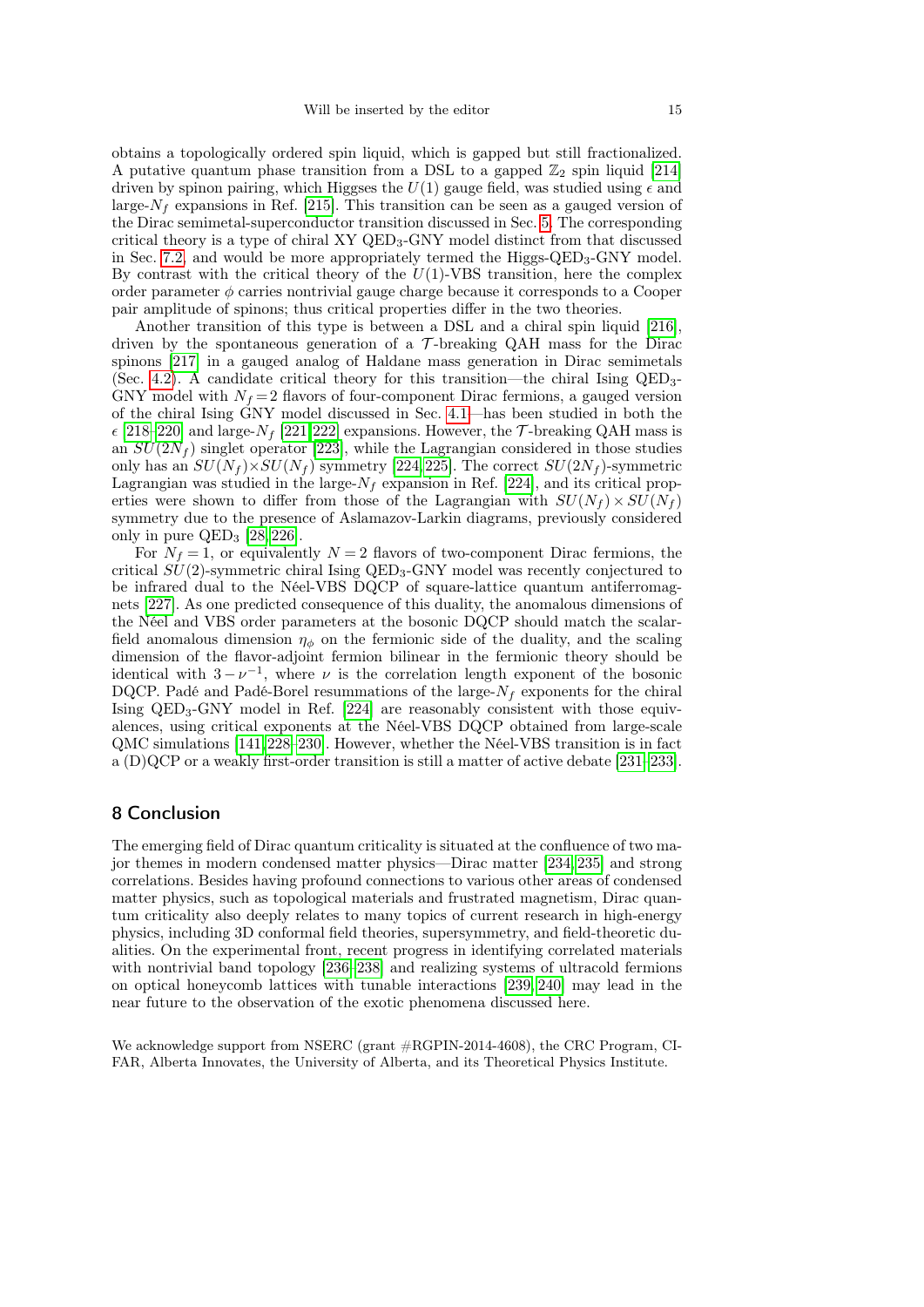## Author contribution statement

All authors contributed significantly to the writing of the manuscript. Sections 6-7 largely review research carried out by H.Y. and R.B. and supervised by J.M.

# **References**

- <span id="page-15-0"></span>1. M. Imada, A. Fujimori, Y. Tokura, Rev. Mod. Phys. 70, 1039 (1998)
- <span id="page-15-1"></span>2. Q. Si, F. Steglich, Science 329, 1161 (2010)
- <span id="page-15-2"></span>3. S. Sachdev, B. Keimer, Phys. Today 64, 29 (2011)
- <span id="page-15-3"></span>4. J. von Neumann, E.P. Wigner, Phys. Z. 30, 467 (1929)
- <span id="page-15-4"></span>5. P. Wallace, Phys. Rev. 71, 622 (1947)
- 6. K.S. Novoselov, A.K. Geim, S.V. Morozov, D. Jiang, M.I. Katsnelson, I.V. Grigorieva, S.V. Dubonos, A.A. Firsov, Nature 438, 197 (2005)
- <span id="page-15-5"></span>7. Y. Zhang, Y.W. Tan, H.L. Stormer, P. Kim, Nature 438, 201 (2005)
- <span id="page-15-6"></span>8. C.L. Kane, E.J. Mele, Phys. Rev. Lett. 95, 226801 (2005)
- 9. H. Min, J.E. Hill, N.A. Sinitsyn, B.R. Sahu, L. Kleinman, A.H. MacDonald, Phys. Rev. B 74, 165310 (2006)
- <span id="page-15-7"></span>10. Y. Yao, F. Ye, X.L. Qi, S.C. Zhang, Z. Fang, Phys. Rev. B 75, 041401 (2007)
- <span id="page-15-8"></span>11. S.M. Young, C.L. Kane, Phys. Rev. Lett. 115, 126803 (2015)
- <span id="page-15-9"></span>12. M.Z. Hasan, C.L. Kane, Rev. Mod. Phys. 82, 3045 (2010)
- <span id="page-15-10"></span>13. X.L. Qi, S.C. Zhang, Rev. Mod. Phys. 83, 1057 (2011)
- <span id="page-15-11"></span>14. Y. Xia, D. Qian, D. Hsieh, L. Wray, A. Pal, H. Lin, A. Bansil, D. Grauer, Y.S. Hor, R.J. Cava et al., Nat. Phys. 5, 398 (2009)
- <span id="page-15-12"></span>15. Y.L. Chen, J.G. Analytis, J.H. Chu, Z.K. Liu, S.K. Mo, X.L. Qi, H.J. Zhang, D.H. Lu, X. Dai, Z. Fang et al., Science 325, 178 (2009)
- <span id="page-15-13"></span>16. H. Ji, I. Pletikosić, Q.D. Gibson, G. Sahasrabudhe, T. Valla, R.J. Cava, Phys. Rev. B 93, 045315 (2016)
- <span id="page-15-14"></span>17. J. Nayak, S.C. Wu, N. Kumar, C. Shekhar, S. Singh, J. Fink, E.E.D. Rienks, G.H. Fecher, S.S.P. Parkin, B. Yan et al., Nat. Commun. 8, 1 (2017)
- <span id="page-15-15"></span>18. D. Hsieh, D. Qian, L. Wray, Y. Xia, Y.S. Hor, R.J. Cava, M.Z. Hasan, Nature 452, 970 (2008)
- <span id="page-15-16"></span>19. K. Miyake, S. Schmitt-Rink, C.M. Varma, Phys. Rev. B 34, 6554 (1986)
- <span id="page-15-17"></span>20. D.J. Scalapino, E. Loh, J.E. Hirsch, Phys. Rev. B 34, 8190 (1986)
- <span id="page-15-18"></span>21. I. Affleck, J.B. Marston, Phys. Rev. B 37, 3774 (1988)
- <span id="page-15-24"></span>22. J.B. Marston, I. Affleck, Phys. Rev. B 39, 11538 (1989)
- <span id="page-15-25"></span>23. D.H. Kim, P.A. Lee, Ann. Phys. 272, 130 (1999)
- 24. W. Rantner, X.G. Wen, Phys. Rev. Lett. 86, 3871 (2001)
- 25. W. Rantner, X.G. Wen, Phys. Rev. B 66, 144501 (2002)
- <span id="page-15-26"></span>26. M. Hermele, T. Senthil, M.P.A. Fisher, P.A. Lee, N. Nagaosa, X.G. Wen, Phys. Rev. B 70, 214437 (2004)
- 27. M. Hermele, T. Senthil, M.P.A. Fisher, Phys. Rev. B 72, 104404 (2005)
- <span id="page-15-19"></span>28. M. Hermele, T. Senthil, M.P.A. Fisher, Phys. Rev. B 76, 149906 (2007)
- <span id="page-15-20"></span>29. M.B. Hastings, Phys. Rev. B 63, 014413 (2000)
- 30. Y. Ran, M. Hermele, P.A. Lee, X.G. Wen, Phys. Rev. Lett. 98, 117205 (2007)
- 31. M. Hermele, Y. Ran, P.A. Lee, X.G. Wen, Phys. Rev. B 77, 224413 (2008)
- 32. Y. Iqbal, F. Becca, D. Poilblanc, Phys. Rev. B 84, 020407 (2011)
- 33. Y. Iqbal, F. Becca, S. Sorella, D. Poilblanc, Phys. Rev. B 87, 060405 (2013)
- 34. Y. Iqbal, D. Poilblanc, F. Becca, Phys. Rev. B 89, 020407 (2014)
- 35. Y.C. He, M.P. Zaletel, M. Oshikawa, F. Pollmann, Phys. Rev. X 7, 031020 (2017)
- <span id="page-15-21"></span>36. W. Zhu, X. Chen, Y.C. He, W. Witczak-Krempa, Sci. Adv. 4, eaat5535 (2018)
- <span id="page-15-22"></span>37. T.H. Han, J.S. Helton, S. Chu, D.G. Nocera, J.A. Rodriguez-Rivera, C. Broholm, Y.S. Lee, Nature 492, 406 (2012)
- <span id="page-15-23"></span>38. M. Fu, T. Imai, T.H. Han, Y.S. Lee, Science 350, 655 (2015)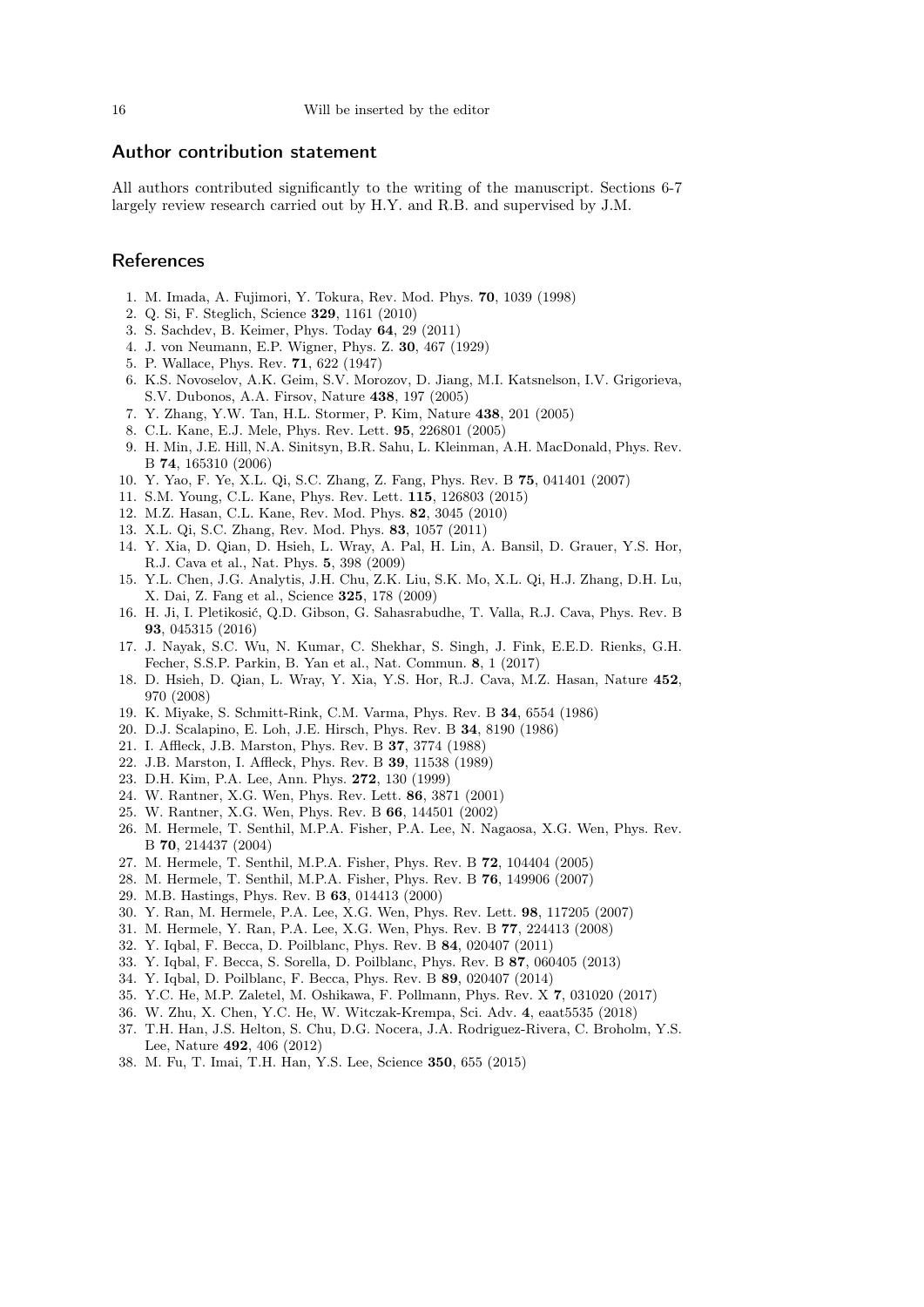- <span id="page-16-0"></span>39. S. Sachdev, Quantum Phase Transitions, 2nd edn. (Cambridge University Press, Cambridge, 2011)
- <span id="page-16-1"></span>40. Unless otherwise specified, we restrict ourselves to 2D  $\mathcal{T}$ -invariant lattice systems, for which the number  $N = 2N_f$  of twofold Dirac crossings at low energies is necessarily even [\[241–](#page-20-17)[243\]](#page-20-18). The resulting  $2N_f$  two-component Dirac fields can then be combined into  $N_f$  four-component Dirac fields.
- <span id="page-16-2"></span>41. Y. Nambu, G. Jona-Lasinio, Phys. Rev. 122, 345 (1961)
- <span id="page-16-3"></span>42. D.J. Gross, A. Neveu, Phys. Rev. D 10, 3235 (1974)
- <span id="page-16-4"></span>43. M. Moshe, J. Zinn-Justin, Phys. Rep. 385, 69 (2003)
- <span id="page-16-5"></span>44. A.N. Vasil'ev, Y.M. Pis'mak, Y.R. Honkonen, Theor. Math. Phys. 46, 104 (1981)
- <span id="page-16-6"></span>45. K.G. Wilson, M.E. Fisher, Phys. Rev. Lett. 28, 240 (1972)
- <span id="page-16-7"></span>46. J. Zinn-Justin, Nucl. Phys. B 367, 105 (1991)
- <span id="page-16-8"></span>47. A. Abanov, A. Chubukov, Phys. Rev. Lett. 93, 255702 (2004)
- <span id="page-16-9"></span>48. J.A. Hertz, Phys. Rev. B 14, 1165 (1976)
- <span id="page-16-10"></span>49. A.J. Millis, Phys. Rev. B 48, 7183 (1993)
- <span id="page-16-11"></span>50. P. Strack, S. Takei, W. Metzner, Phys. Rev. B 81, 125103 (2010)
- <span id="page-16-12"></span>51. I.F. Herbut, V. Juričić, B. Roy, Phys. Rev. B 79, 085116 (2009)
- <span id="page-16-13"></span>52. S. Ryu, C. Mudry, C.Y. Hou, C. Chamon, Phys. Rev. B 80, 205319 (2009)
- <span id="page-16-14"></span>53. X.Y. Xu, K.S.D. Beach, K. Sun, F.F. Assaad, Z.Y. Meng, Phys. Rev. B 95, 085110 (2017)
- <span id="page-16-15"></span>54. R. Lundgren, H. Yerzhakov, J. Maciejko, Phys. Rev. B 96, 235140 (2017)
- <span id="page-16-16"></span>55. B. Dóra, I.F. Herbut, R. Moessner, Phys. Rev. B 88, 075126 (2013)
- <span id="page-16-17"></span>56. G.W. Semenoff, Phys. Rev. Lett. 53, 2449 (1984)
- <span id="page-16-18"></span>57. I.F. Herbut, Phys. Rev. Lett. 97, 146401 (2006)
- <span id="page-16-39"></span>58. S. Raghu, X.L. Qi, C. Honerkamp, S.C. Zhang, Phys. Rev. Lett. 100, 156401 (2008)
- 59. C. Weeks, M. Franz, Phys. Rev. B 81, 085105 (2010)
- <span id="page-16-19"></span>60. A.G. Grushin, E.V. Castro, A. Cortijo, F. de Juan, M.A.H. Vozmediano, B. Valenzuela, Phys. Rev. B 87, 085136 (2013)
- <span id="page-16-20"></span>61. N.A. García-Martínez, A.G. Grushin, T. Neupert, B. Valenzuela, E.V. Castro, Phys. Rev. B 88, 245123 (2013)
- <span id="page-16-21"></span>62. S. Capponi, A.M. Läuchli, Phys. Rev. B 92, 085146 (2015)
- <span id="page-16-22"></span>63. J. Motruk, A.G. Grushin, F. de Juan, F. Pollmann, Phys. Rev. B 92, 085147 (2015)
- <span id="page-16-23"></span>64. D.D. Scherer, M.M. Scherer, C. Honerkamp, Phys. Rev. B 92, 155137 (2015)
- <span id="page-16-24"></span>65. E.F. Huffman, S. Chandrasekharan, Phys. Rev. B 89, 111101 (2014)
- <span id="page-16-25"></span>66. E. Huffman, S. Chandrasekharan, Phys. Rev. D 101, 074501 (2020)
- <span id="page-16-26"></span>67. L. Wang, P. Corboz, M. Troyer, New J. Phys. 16, 103008 (2014)
- <span id="page-16-27"></span>68. L. Wang, M. Iazzi, P. Corboz, M. Troyer, Phys. Rev. B 91, 235151 (2015)
- <span id="page-16-28"></span>69. Z.X. Li, Y.F. Jiang, H. Yao, Phys. Rev. B 91, 241117 (2015)
- <span id="page-16-29"></span>70. Z.X. Li, Y.F. Jiang, H. Yao, New J. Phys. 17, 085003 (2015)
- <span id="page-16-30"></span>71. Y. Liu, W. Wang, K. Sun, Z.Y. Meng, Phys. Rev. B 101, 064308 (2020)
- <span id="page-16-31"></span>72. J. Gracey, Int. J. Mod. Phys. A 06, 395 (1991)
- <span id="page-16-32"></span>73. J. Gracey, Int. J. Mod. Phys. A 09, 727 (1994)
- <span id="page-16-33"></span>74. B. Rosenstein, H.L. Yu, A. Kovner, Phys. Lett. B 314, 381 (1993)
- <span id="page-16-41"></span>75. L. Fei, S. Giombi, I.R. Klebanov, G. Tarnopolsky, Prog. Theor. Exp. Phys. 2016, 12C105 (2016)
- 76. L.N. Mihaila, N. Zerf, B. Ihrig, I.F. Herbut, M.M. Scherer, Phys. Rev. B 96, 165133 (2017)
- <span id="page-16-40"></span>77. N. Zerf, L.N. Mihaila, P. Marquard, I.F. Herbut, M.M. Scherer, Phys. Rev. D 96, 096010 (2017)
- <span id="page-16-34"></span>78. B. Ihrig, L.N. Mihaila, M.M. Scherer, Phys. Rev. B 98, 125109 (2018)
- <span id="page-16-35"></span>79. L. Janssen, I.F. Herbut, Phys. Rev. B 89, 205403 (2014)
- <span id="page-16-36"></span>80. L. Iliesiu, F. Kos, D. Poland, S.S. Pufu, D. Simmons-Duffin, R. Yacoby, JHEP 03, 120 (2016)
- <span id="page-16-37"></span>81. L. Iliesiu, F. Kos, D. Poland, S.S. Pufu, D. Simmons-Duffin, JHEP 01, 036 (2018)
- <span id="page-16-38"></span>82. B. Roy, V. Juričić, Phys. Rev. Lett. 121, 137601 (2018)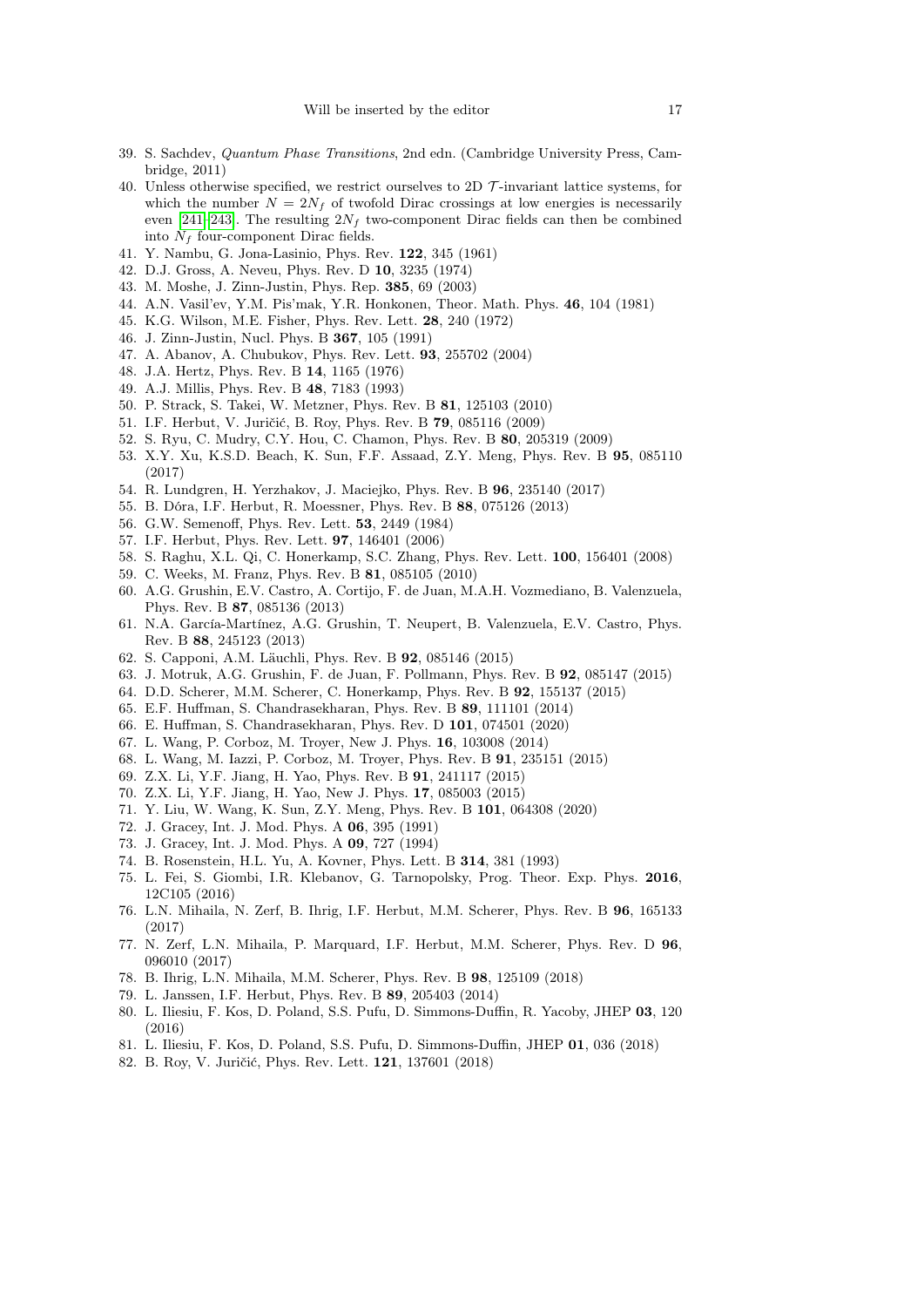- <span id="page-17-0"></span>83. M. Schuler, S. Hesselmann, S. Whitsitt, T.C. Lang, S. Wessel, A.M. Läuchli, Phys. Rev. B 103, 125128 (2021)
- <span id="page-17-1"></span>84. S.K. Jian, H. Yao, arXiv:1805.12299 (2018)
- <span id="page-17-2"></span>85. S.K. Jian, S. Yin, B. Swingle, Phys. Rev. Lett. 123, 170606 (2019)
- <span id="page-17-3"></span>86. L. Classen, M.M. Scherer, C. Honerkamp, Phys. Rev. B 90, 035122 (2014)
- <span id="page-17-4"></span>87. D.V. Khveshchenko, Phys. Rev. Lett. 87, 246802 (2001)
- 88. E.V. Gorbar, V.P. Gusynin, V.A. Miransky, I.A. Shovkovy, Phys. Rev. B 66, 045108 (2002)
- 89. D.V. Khveshchenko, W.F. Shively, Phys. Rev. B 73, 115104 (2006)
- 90. D.V. Khveshchenko, J. Phys. Condens. Matter 21, 075303 (2009)
- <span id="page-17-5"></span>91. O.V. Gamayun, E.V. Gorbar, V.P. Gusynin, Phys. Rev. B 81, 075429 (2010)
- <span id="page-17-6"></span>92. C. Chen, X.Y. Xu, Z.Y. Meng, M. Hohenadler, Phys. Rev. Lett. 122, 077601 (2019)
- <span id="page-17-7"></span>93. Y.X. Zhang, W.T. Chiu, N. Costa, G. Batrouni, R. Scalettar, Phys. Rev. Lett. 122, 077602 (2019)
- <span id="page-17-8"></span>94. Y.X. Zhang, H.M. Guo, R.T. Scalettar, Phys. Rev. B 101, 205139 (2020)
- <span id="page-17-9"></span>95. S. Sorella, E. Tosatti, Europhys. Lett. 19, 699 (1992)
- 96. Y. Otsuka, Y. Hatsugai, Phys. Rev. B 65, 073101 (2002)
- 97. S. Sorella, Y. Otsuka, S. Yunoki, Sci. Rep. 2, 992 (2012)
- 98. F.F. Assaad, I.F. Herbut, Phys. Rev. X 3, 031010 (2013)
- 99. Y. Otsuka, S. Yunoki, S. Sorella, JPS Conf. Proc. 3, 013021 (2014)
- 100. F. Parisen Toldin, M. Hohenadler, F.F. Assaad, I.F. Herbut, Phys. Rev. B 91, 165108 (2015)
- 101. Y. Otsuka, S. Yunoki, S. Sorella, Phys. Rev. X 6, 011029 (2016)
- 102. H.M. Guo, L. Wang, R.T. Scalettar, Phys. Rev. B 97, 235152 (2018)
- <span id="page-17-10"></span>103. H.K. Tang, J.N. Leaw, J.N.B. Rodrigues, I.F. Herbut, P. Sengupta, F.F. Assaad, S. Adam, Science 361, 570 (2018)
- <span id="page-17-11"></span>104. M. Raczkowski, R. Peters, T.T. Phùng, N. Takemori, F.F. Assaad, A. Honecker, J. Vahedi, Phys. Rev. B 101, 125103 (2020)
- <span id="page-17-12"></span>105. C. Honerkamp, Phys. Rev. Lett. 100, 146404 (2008)
- <span id="page-17-13"></span>106. P. Buividovich, D. Smith, M. Ulybyshev, L. von Smekal, Phys. Rev. B 98, 235129 (2018)
- <span id="page-17-14"></span>107. M.V. Ulybyshev, P.V. Buividovich, M.I. Katsnelson, M.I. Polikarpov, Phys. Rev. Lett. 111, 056801 (2013)
- <span id="page-17-15"></span>108. At the free Dirac fixed point, long-range Coulomb interactions are marginally irrelevant [\[244](#page-20-19)[–246\]](#page-20-20), which causes physical observables to depend logarithmically on temperature [\[247\]](#page-20-21). The ensuing "strange metal" regime in the doping-temperature phase diagram of graphene has been termed quantum critical [\[248](#page-20-22)[–250\]](#page-20-23), but does not arise from a quantum phase transition.
- <span id="page-17-16"></span>109. I.F. Herbut, V. Juričić, O. Vafek, Phys. Rev. B 80, 075432 (2009)
- <span id="page-17-17"></span>110. B. Roy, Phys. Rev. B 84, 113404 (2011)
- <span id="page-17-18"></span>111. B. Büttner, C.X. Liu, G. Tkachov, E.G. Novik, C. Brüne, H. Buhmann, E.M. Hankiewicz, P. Recher, B. Trauzettel, S.C. Zhang et al., Nat. Phys. 7, 418 (2011)
- <span id="page-17-19"></span>112. T.C. Lang, A.M. Läuchli, Phys. Rev. Lett. 123, 137602 (2019)
- <span id="page-17-20"></span>113. J. Gracey, Phys. Rev. D 97, 105009 (2018)
- <span id="page-17-21"></span>114. S. Yin, S.K. Jian, H. Yao, Phys. Rev. Lett. 120, 215702 (2018)
- <span id="page-17-22"></span>115. C. Chamon, Phys. Rev. B 62, 2806 (2000)
- <span id="page-17-23"></span>116. C.Y. Hou, C. Chamon, C. Mudry, Phys. Rev. Lett. 98, 186809 (2007)
- <span id="page-17-24"></span>117. T.C. Lang, Z.Y. Meng, A. Muramatsu, S. Wessel, F.F. Assaad, Phys. Rev. Lett. 111, 066401 (2013)
- <span id="page-17-30"></span>118. Z.X. Li, Y.F. Jiang, S.K. Jian, H. Yao, Nat. Commun. 8, 314 (2017)
- <span id="page-17-31"></span>119. Z.X. Li, S.K. Jian, H. Yao, arXiv:1904.10975 (2019)
- <span id="page-17-25"></span>120. B.H. Li, Z.X. Li, H. Yao, Phys. Rev. B 101, 085105 (2020)
- <span id="page-17-26"></span>121. Z. Zhou, D. Wang, Z.Y. Meng, Y. Wang, C. Wu, Phys. Rev. B 93, 245157 (2016)
- <span id="page-17-27"></span>122. X.Y. Xu, K.T. Law, P.A. Lee, Phys. Rev. B 98, 121406 (2018)
- <span id="page-17-28"></span>123. Y. Da Liao, Z.Y. Meng, X.Y. Xu, Phys. Rev. Lett. 123, 157601 (2019)
- <span id="page-17-29"></span>124. H.C. Po, L. Zou, A. Vishwanath, T. Senthil, Phys. Rev. X 8, 031089 (2018)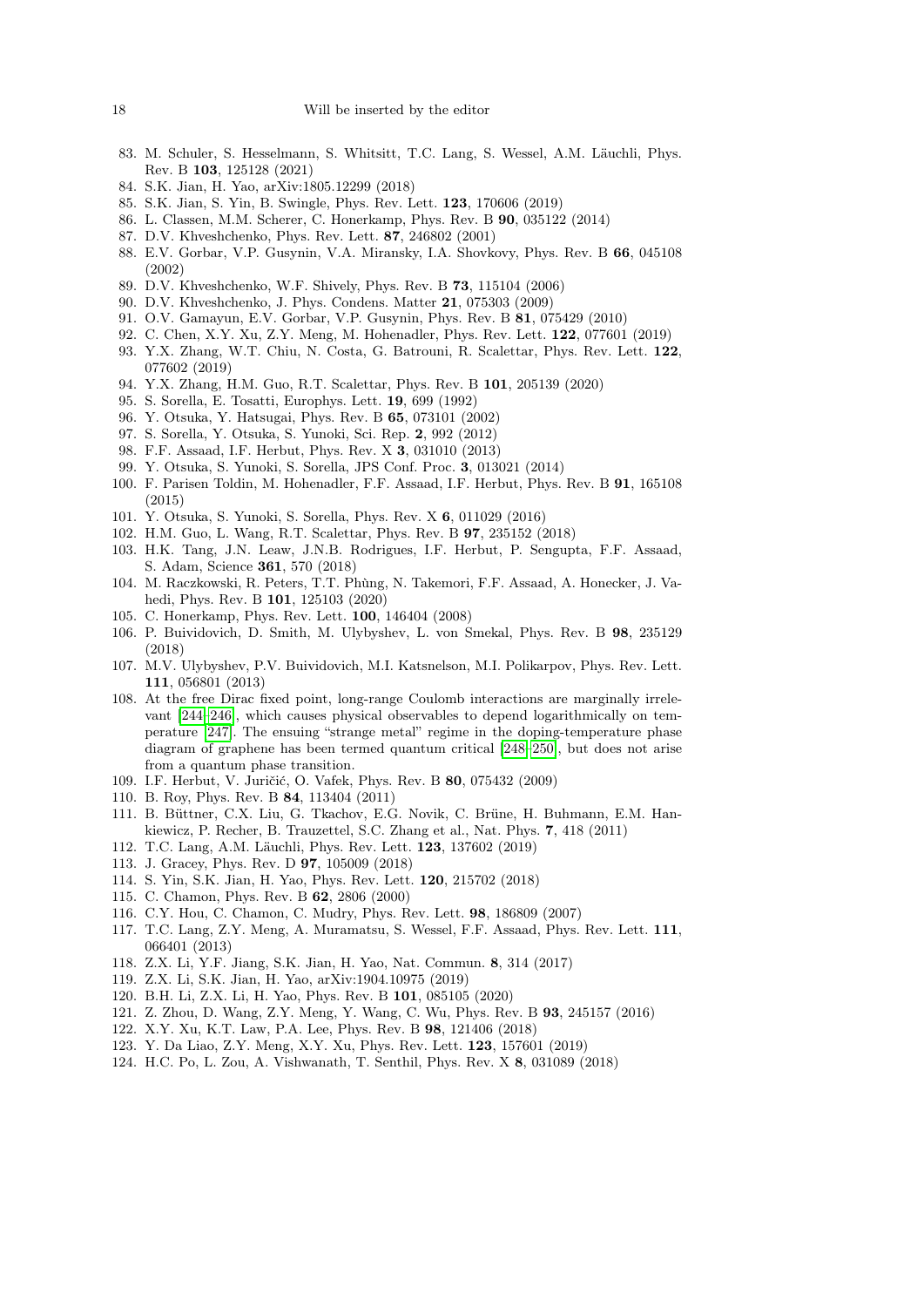- <span id="page-18-0"></span>125. M.M. Scherer, I.F. Herbut, Phys. Rev. B 94, 205136 (2016)
- <span id="page-18-1"></span>126. L. Classen, I.F. Herbut, M.M. Scherer, Phys. Rev. B 96, 115132 (2017)
- <span id="page-18-2"></span>127. J.A. Gracey, Phys. Lett. B 308, 65 (1993)
- <span id="page-18-3"></span>128. J.A. Gracey, Phys. Rev. D 50, 2840 (1994)
- <span id="page-18-4"></span>129. S.K. Jian, H. Yao, Phys. Rev. B 96, 195162 (2017)
- <span id="page-18-5"></span>130. B. Roy, V. Juričić, Phys. Rev. B 99, 241103 (2019)
- <span id="page-18-6"></span>131. Z. Zhou, C. Wu, Y. Wang, Phys. Rev. B 97, 195122 (2018)
- <span id="page-18-7"></span>132. N. Zerf, R. Boyack, P. Marquard, J.A. Gracey, J. Maciejko, Phys. Rev. D 101, 094505 (2020)
- <span id="page-18-8"></span>133. F.D.M. Haldane, Phys. Rev. Lett. 61, 2015 (1988)
- <span id="page-18-9"></span>134. T. Ðurić, N. Chancellor, I.F. Herbut, Phys. Rev. B 89, 165123 (2014)
- <span id="page-18-10"></span>135. M. Daghofer, M. Hohenadler, Phys. Rev. B 89, 035103 (2014)
- <span id="page-18-11"></span>136. For a review of the quantum spin Hall effect, see, e.g., J. Maciejko, T.L. Hughes, S.-C. Zhang, Annu. Rev. Condens. Matter Phys. 2, 31 (2011).
- <span id="page-18-12"></span>137. Y.Y. He, X.Y. Xu, K. Sun, F.F. Assaad, Z.Y. Meng, Z.Y. Lu, Phys. Rev. B 97, 081110 (2018)
- <span id="page-18-13"></span>138. Y. Liu, Z. Wang, T. Sato, M. Hohenadler, C. Wang, W. Guo, F.F. Assaad, Nat. Commun. 10, 1 (2019)
- <span id="page-18-14"></span>139. T. Senthil, A. Vishwanath, L. Balents, S. Sachdev, M.P.A. Fisher, Science 303, 1490 (2004)
- <span id="page-18-15"></span>140. T. Senthil, L. Balents, S. Sachdev, A. Vishwanath, M.P.A. Fisher, Phys. Rev. B 70, 144407 (2004)
- <span id="page-18-16"></span>141. A.W. Sandvik, Phys. Rev. Lett. 98, 227202 (2007)
- <span id="page-18-17"></span>142. P. Ghaemi, S. Ryu, Phys. Rev. B 85, 075111 (2012)
- <span id="page-18-18"></span>143. A.G. Abanov, P.B. Wiegmann, Nucl. Phys. B 570, 685 (2000)
- <span id="page-18-19"></span>144. T. Senthil, M.P.A. Fisher, Phys. Rev. B 74, 064405 (2006)
- <span id="page-18-20"></span>145. T. Grover, T. Senthil, Phys. Rev. Lett. 100, 156804 (2008)
- <span id="page-18-21"></span>146. E. Witten, Nucl. Phys. B 223, 422 (1983)
- <span id="page-18-22"></span>147. T. Sato, M. Hohenadler, F.F. Assaad, Phys. Rev. Lett. 119, 197203 (2017)
- <span id="page-18-23"></span>148. E. Torres, L. Weber, L. Janssen, S. Wessel, M.M. Scherer, Phys. Rev. Research 2, 022005(R) (2020)
- <span id="page-18-24"></span>149. L. Fidkowski, A. Kitaev, Phys. Rev. B 81, 134509 (2010)
- <span id="page-18-25"></span>150. K. Slagle, Y.Z. You, C. Xu, Phys. Rev. B 91, 115121 (2015)
- 151. V. Ayyar, S. Chandrasekharan, Phys. Rev. D 91, 065035 (2015)
- <span id="page-18-26"></span>152. Y.Y. He, H.Q. Wu, Y.Z. You, C. Xu, Z.Y. Meng, Z.Y. Lu, Phys. Rev. B 94, 241111 (2016)
- <span id="page-18-27"></span>153. Y.Z. You, Y.C. He, C. Xu, A. Vishwanath, Phys. Rev. X 8, 011026 (2018)
- <span id="page-18-28"></span>154. K.L. Lee, K. Bouadim, G.G. Batrouni, F. Hébert, R.T. Scalettar, C. Miniatura, B. Grémaud, Phys. Rev. B 80, 245118 (2009)
- <span id="page-18-29"></span>155. S.C. Zhang, Phys. Rev. Lett. 65, 120 (1990)
- <span id="page-18-30"></span>156. E. Zhao, A. Paramekanti, Phys. Rev. Lett. 97, 230404 (2006)
- 157. B. Uchoa, A.H. Castro Neto, Phys. Rev. Lett. 98, 146801 (2007)
- <span id="page-18-31"></span>158. N.B. Kopnin, E.B. Sonin, Phys. Rev. Lett. 100, 246808 (2008)
- <span id="page-18-32"></span>159. Y. Otsuka, K. Seki, S. Sorella, S. Yunoki, Phys. Rev. B 98, 035126 (2018)
- <span id="page-18-33"></span>160. B. Roy, V. Juričić, I.F. Herbut, Phys. Rev. B 87, 041401 (2013)
- <span id="page-18-34"></span>161. L. Balents, M.P.A. Fisher, C. Nayak, Int. J. Mod. Phys. B 12, 1033 (1998)
- 162. S.S. Lee, Phys. Rev. B 76, 075103 (2007)
- 163. P. Ponte, S.S. Lee, New J. Phys. 16, 013044 (2014)
- <span id="page-18-35"></span>164. T. Grover, D.N. Sheng, A. Vishwanath, Science 344, 280 (2014)
- <span id="page-18-36"></span>165. N. Zerf, C.H. Lin, J. Maciejko, Phys. Rev. B 94, 205106 (2016)
- <span id="page-18-37"></span>166. O. Aharony, A. Hanany, K. Intriligator, N. Seiberg, M.J. Strassler, Nucl. Phys. B 499, 67 (1997)
- <span id="page-18-38"></span>167. Z.X. Li, A. Vaezi, C.B. Mendl, H. Yao, Sci. Adv. 4, eaau1463 (2018)
- <span id="page-18-39"></span>168. K. Damle, S. Sachdev, Phys. Rev. B 56, 8714 (1997)
- <span id="page-18-40"></span>169. W. Witczak-Krempa, J. Maciejko, Phys. Rev. Lett. 116, 100402 (2016)
- <span id="page-18-41"></span>170. N. Bobev, S. El-Showk, D. Mazáč, M.F. Paulos, Phys. Rev. Lett. 115, 051601 (2015)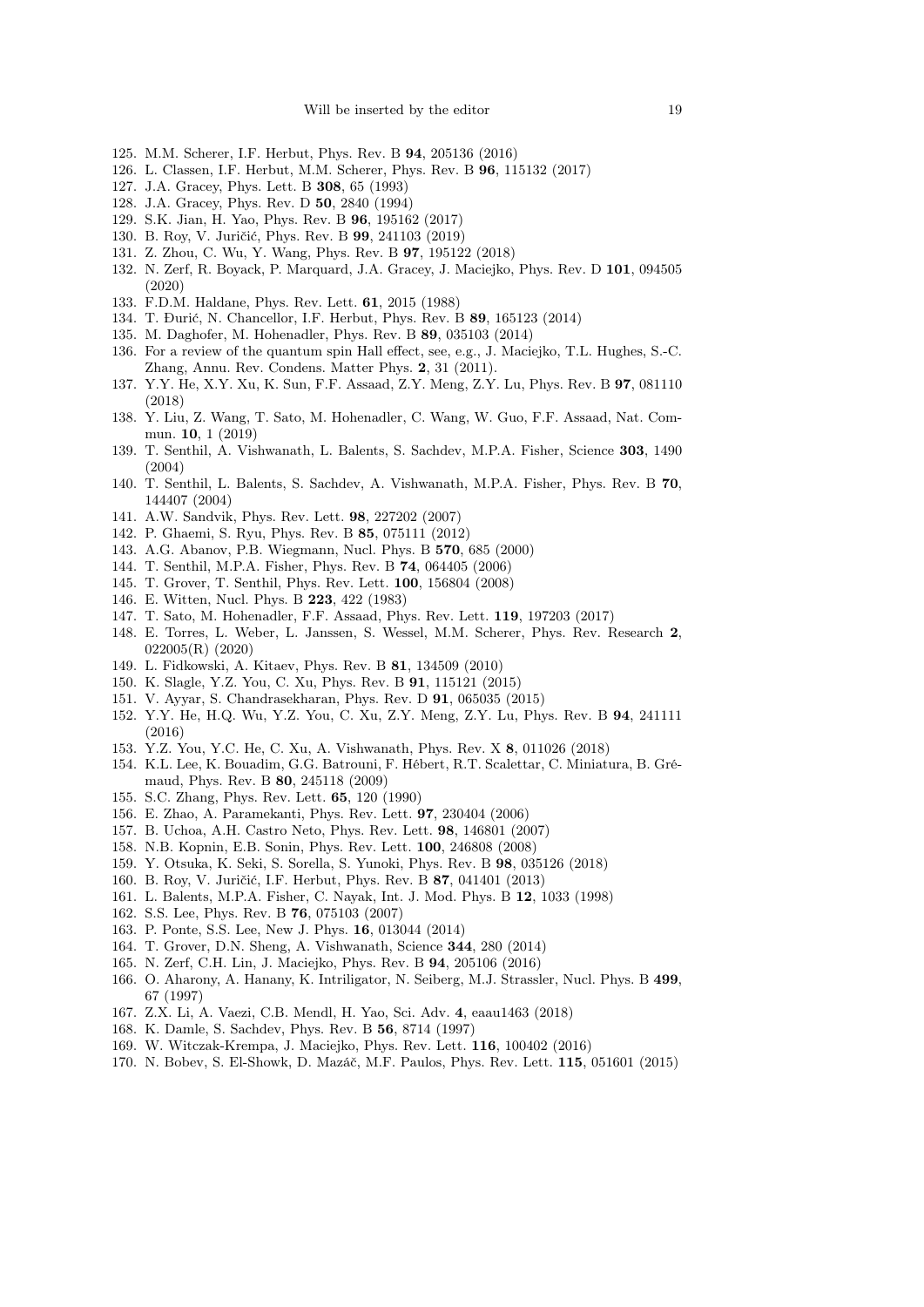- <span id="page-19-0"></span>171. S.K. Jian, C.H. Lin, J. Maciejko, H. Yao, Phys. Rev. Lett. 118, 166802 (2017)
- <span id="page-19-1"></span>172. S.K. Jian, Y.F. Jiang, H. Yao, Phys. Rev. Lett. 114, 237001 (2015)
- <span id="page-19-2"></span>173. B. Roy, I.F. Herbut, Phys. Rev. B 82, 035429 (2010)
- <span id="page-19-3"></span>174. H. Guo, E. Khatami, Y. Wang, T.P. Devereaux, R.R.P. Singh, R.T. Scalettar, Phys. Rev. B 97, 155146 (2018)
- <span id="page-19-4"></span>175. T. Vojta, Annu. Rev. Condens. Matter Phys. 10, 233 (2019)
- <span id="page-19-5"></span>176. Y. Imry, S.K. Ma, Phys. Rev. Lett. 35, 1399 (1975)
- 177. M. Aizenman, J. Wehr, Phys. Rev. Lett. 62, 2503 (1989)
- 178. R.L. Greenblatt, M. Aizenman, J.L. Lebowitz, Phys. Rev. Lett. 103, 197201 (2009)
- <span id="page-19-6"></span>179. M. Aizenman, R.L. Greenblatt, J.L. Lebowitz, J. Math. Phys. 53, 023301 (2012)
- <span id="page-19-7"></span>180. A.B. Harris, J. Phys. C 7, 1671 (1974)
- <span id="page-19-8"></span>181. R. Nandkishore, J. Maciejko, D.A. Huse, S.L. Sondhi, Phys. Rev. B 87, 174511 (2013)
- <span id="page-19-9"></span>182. I.D. Potirniche, J. Maciejko, R. Nandkishore, S.L. Sondhi, Phys. Rev. B 90, 094516 (2014)
- <span id="page-19-10"></span>183. I. Ozfidan, J. Han, J. Maciejko, Phys. Rev. B 94, 214510 (2016)
- <span id="page-19-11"></span>184. A.A. Abrikosov, L.P. Gor'kov, Sov. Phys. JETP 12, 1243 (1961)
- <span id="page-19-12"></span>185. H. Yerzhakov, J. Maciejko, Phys. Rev. B 98, 195142 (2018)
- <span id="page-19-13"></span>186. S. Dorogovtsev, Phys. Lett. A 76, 169 (1980)
- 187. D. Boyanovsky, J.L. Cardy, Phys. Rev. B 26, 154 (1982)
- <span id="page-19-14"></span>188. I.D. Lawrie, V.V. Prudnikov, J. Phys. C 17, 1655 (1984)
- <span id="page-19-15"></span>189. E. Christou, F. de Juan, F. Krüger, Phys. Rev. B 101, 155121 (2020)
- <span id="page-19-16"></span>190. D.E. Khmelnitskii, Phys. Lett. A 67, 59 (1978)
- <span id="page-19-17"></span>191. I. Boettcher, I.F. Herbut, Phys. Rev. B 93, 205138 (2016)
- <span id="page-19-18"></span>192. H. Goldman, A. Thomson, L. Nie, Z. Bi, Phys. Rev. B 101, 144506 (2020)
- <span id="page-19-19"></span>193. M.S. Foster, A.W.W. Ludwig, Phys. Rev. B 73, 155104 (2006)
- <span id="page-19-20"></span>194. O. Vafek, M.J. Case, Phys. Rev. B 77, 033410 (2008)
- <span id="page-19-21"></span>195. P. Goswami, H. Goldman, S. Raghu, Phys. Rev. B 95, 235145 (2017)
- 196. A. Thomson, S. Sachdev, Phys. Rev. B 95, 235146 (2017)
- 197. P.L. Zhao, A.M. Wang, G.Z. Liu, Phys. Rev. B 95, 235144 (2017)
- <span id="page-19-22"></span>198. C.J. Lee, M. Mulligan, Phys. Rev. Research 2, 023303 (2020)
- <span id="page-19-23"></span>199. X.Y. Xu, Y. Qi, L. Zhang, F.F. Assaad, C. Xu, Z.Y. Meng, Phys. Rev. X 9, 021022 (2019)
- <span id="page-19-24"></span>200. T. Appelquist, D. Nash, L.C.R. Wijewardhana, Phys. Rev. Lett. 60, 2575 (1988)
- <span id="page-19-25"></span>201. D. Nash, Phys. Rev. Lett. 62, 3024 (1989)
- <span id="page-19-26"></span>202. A.M. Polyakov, Phys. Lett. B 59, 82 (1975)
- 203. A.M. Polyakov, Gauge Fields and Strings (Harwood Academic Publishers, Chur, 1987)
- <span id="page-19-27"></span>204. A.M. Polyakov, Nucl. Phys. B 120, 429 (1977)
- <span id="page-19-28"></span>205. S.S. Pufu, Phys. Rev. D 89, 065016 (2014)
- <span id="page-19-29"></span>206. P. Ghaemi, T. Senthil, Phys. Rev. B 73, 054415 (2006)
- <span id="page-19-30"></span>207. É. Dupuis, M.B. Paranjape, W. Witczak-Krempa, Phys. Rev. B 100, 094443 (2019)
- <span id="page-19-31"></span>208. N. Zerf, R. Boyack, P. Marquard, J.A. Gracey, J. Maciejko, Phys. Rev. B 100, 235130 (2019)
- <span id="page-19-32"></span>209. W. Wang, D.C. Lu, X.Y. Xu, Y.Z. You, Z.Y. Meng, Phys. Rev. B 100, 085123 (2019)
- <span id="page-19-33"></span>210. L. Janssen, W. Wang, M.M. Scherer, Z.Y. Meng, X.Y. Xu, Phys. Rev. B 101, 235118 (2020)
- <span id="page-19-34"></span>211. R. Boyack, J. Maciejko, in "Quantum Theory and Symmetries", edited by M.B. Paranjape et al. (CRM Series in Mathematical Physics, Springer, 2021), pp. 337-345.
- <span id="page-19-35"></span>212. S.P. Klevansky, R.H. Lemmer, Phys. Rev. D 39, 3478 (1989)
- <span id="page-19-36"></span>213. J.A. Gracey, Mod. Phys. Lett. A 08, 2205 (1993)
- <span id="page-19-37"></span>214. X.G. Wen, Phys. Rev. B 44, 2664 (1991)
- <span id="page-19-38"></span>215. R. Boyack, C.H. Lin, N. Zerf, A. Rayyan, J. Maciejko, Phys. Rev. B 98, 035137 (2018)
- <span id="page-19-39"></span>216. V. Kalmeyer, R.B. Laughlin, Phys. Rev. Lett. 59, 2095 (1987)
- <span id="page-19-40"></span>217. X.G. Wen, F. Wilczek, A. Zee, Phys. Rev. B 39, 11413 (1989)
- <span id="page-19-41"></span>218. L. Janssen, Y.C. He, Phys. Rev. B 96, 205113 (2017)
- 219. B. Ihrig, L. Janssen, L.N. Mihaila, M.M. Scherer, Phys. Rev. B 98, 115163 (2018)
- <span id="page-19-42"></span>220. N. Zerf, P. Marquard, R. Boyack, J. Maciejko, Phys. Rev. B 98, 165125 (2018)